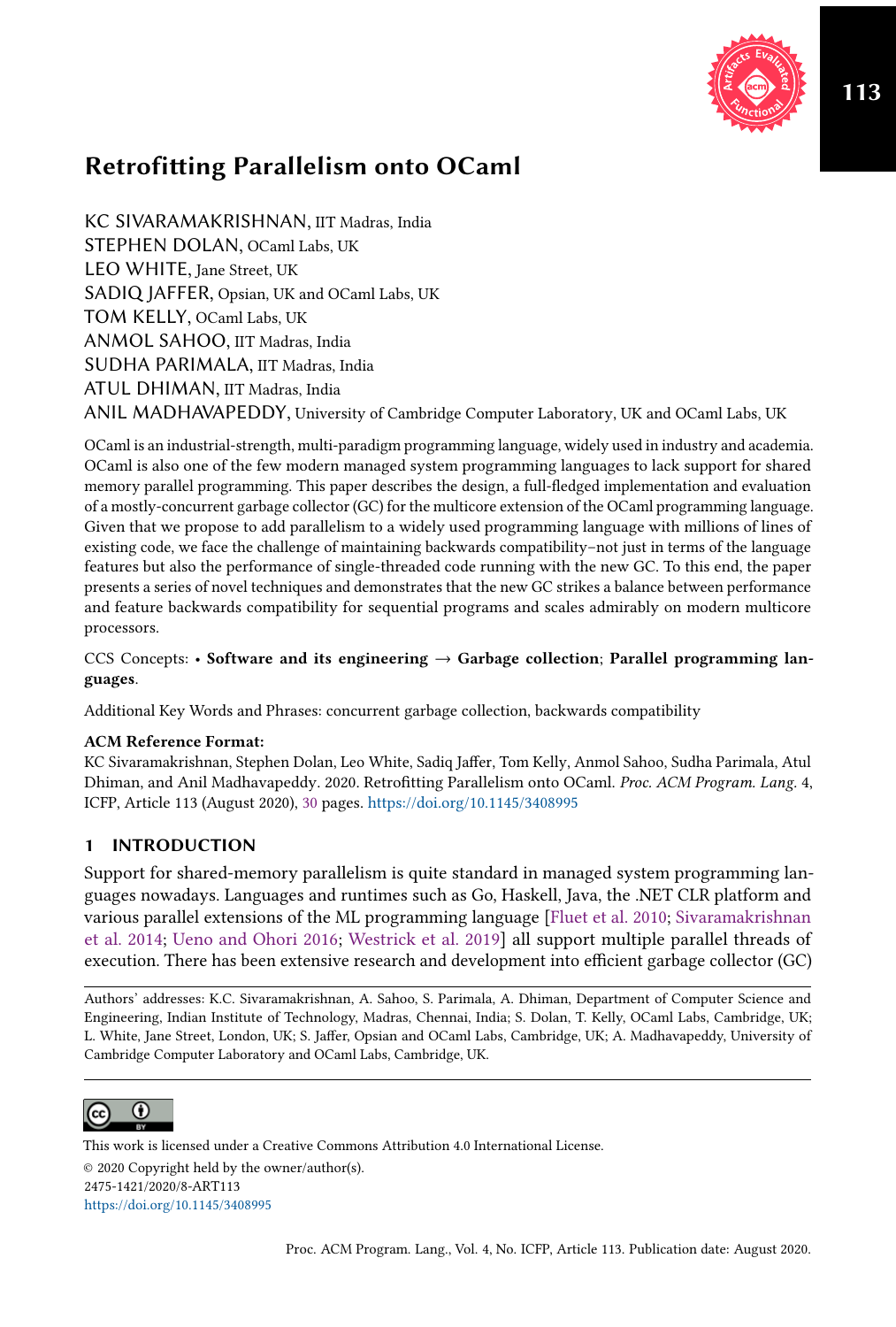designs for these languages and runtimes. Our challenge is to retrofit parallelism to the OCaml programming language, which has been in continuous use since 1996 in large codebases, particularly in verification tools or mission-critical systems components. Adding shared-memory parallelism to an existing language presents an interesting set of challenges. As well as the difficulties of memory management in a parallel setting, we must maintain as much backwards compatibility as practicable. This includes not just compatibility of the language semantics, but also of the performance profile, memory usage and C bindings.

### Performance Backwards Compatibility

The main challenge in adding support for shared-memory parallelism to OCaml is the implementation of the multicore-capable GC. OCaml users have come to rely on allocation and memory access being relatively cheap (for a managed language) in order to write performant code. Being a functional programming language, OCaml code usually exhibits a high rate of allocation with most objects being small and short-lived. Hence, OCaml uses a small minor heap with a generational GC to collect the small, short-lived objects. Objects are allocated in the minor heap by bumping the allocation pointer. Hence, the minor heap allocations are very fast.

Many objects in OCaml are immutable. For immutable objects, the initialising writes (the only ones) are done without barriers and reads require no barriers. For mutable fields, the writes require a (deletion/Yuasa/snapshot-at-the-beginning [Yuasa 1990]) barrier, and the reads do not. Hence, reads are fast and updates are comparatively slower.

Objects that survive a minor collection are promoted to the major heap, which is collected by an incremental, non-moving, mark-and-sweep collector, with an optional compaction phase. This design minimizes pause times, and indeed, OCaml is used to write latency sensitive applications such as network services (MirageOS [Madhavapeddy et al. 2013]) and user interfaces (ReasonML [ReasonML 2019]). Our aim with the multicore capable GC is to preserve the fast performance characteristics of operations as they currently exist on single-core OCaml, with some compromises for mutable objects to deal with the possibility of racy access between multiple mutator and GC threads. We strive to retain the low pause times of single-core OCaml.

An alternative way to achieve performance backwards compatibility for those programs that do not utilise parallelism would be to have two separate compilers and runtimes for the serial and parallel code. For example, GHC Haskell comes with two separate runtimes, one which supports parallelism and another which is purely single-threaded [Marlow et al. 2009]. GHC provides a compiler flag -threaded to choose the runtime system to link to. In order to avoid the maintenance burden of two separate runtimes, we chose to go for a unified runtime.

#### 1.2 Feature Backwards Compatibility

Given the millions of lines of OCaml code in production, it would serve us well to ensure that the addition of parallelism to OCaml breaks as little code as possible. OCaml is a type-safe language and the addition of parallelism should not break type safety under data races. Dolan et al. present a memory model for shared-memory parallel programs that gives strong guarantees (including type safety) even in the presence of data races [Dolan et al. 2018b]. They describe the instantiation of the memory model for the OCaml programming language and demonstrate that the memory model has reasonable overheads. Our work inherits this memory model.

Beyond type safety, OCaml has several features that closely interact with the garbage collector. These include weak references, finalisers, ephemerons [Hayes 1997], and lazy values, whose semantics will have to be preserved with the new GC so as to not break programs that use those features. OCaml's C API exposes quite a lot of the internals of the memory representation, and has an expressive API to access the heap efficiently [OCamlCAPI 2019]. While this allows users to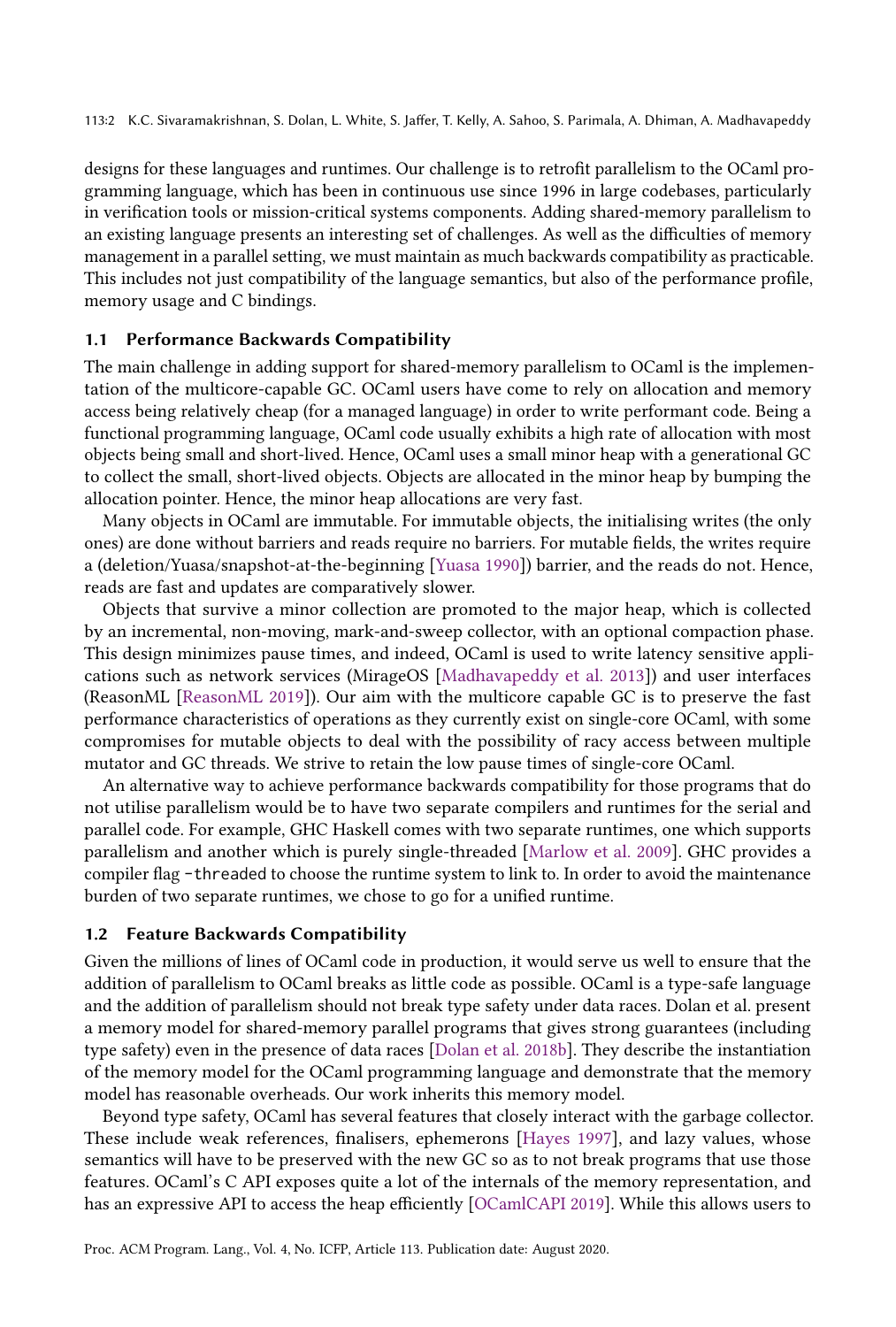write fast code, the API also bakes in the invariants of the GC. For example, reading any OCaml object, be it mutable or not, using the C API does not involve a read barrier, and is compiled as a plain read of memory. A new GC scheme that adds a read barrier only to reads of mutable fields will need to deprecate the old API or suffer the risk of breaking code silently. Either way, the users will have to modify their code to work correctly under the new GC. Given that the compiler does not check incorrect uses of the C API, it is already difficult to write correct and efficient FFI code. We would like to strike a balance between the added complexity of the C API and the performance impact of the missed opportunities.

### 1.3 Requirements

In summary, we strive towards the following ideal goals in our parallel extension of OCaml:

- R1 A well behaved serial program does not break on the parallel extension. That is, a well-typed serial program remains well-typed in the parallel extension, and the semantics of such a program remains the same on the serial and parallel runtimes.
- R2 The performance profile of a serial program on the parallel runtime remains the same as the serial runtime. That is, the program on the parallel runtime should run as fast as it does on serial runtime. Additionally, the GC pause times of the serial program on the parallel runtime remain the same as the serial runtime.
- R3 The parallel programs should aim to minimize pause times, and then aim to run as fast as possible on the available cores. We order the sub goals this way since minimising pause times in the GC is much harder than achieving good throughput. We believe that once the pause times are optimised for, optimising for throughput is easier, but the vice versa is much harder.

We develop a generational garbage collector with two generations where the old generation (major heap) is shared between all of the mutators and is collected with a non-moving, mostlyconcurrent, mark-and-sweep collector modelled on VCGC [Huelsbergen and Winterbottom 1998]. VCGC avoids having explicit phase transitions between marking and sweeping, which is the traditional source of bugs in concurrent collector designs. For programs that do not use weak references or ephemerons, the mutator and the GC threads need to synchronize only once per cycle to agree that the current cycle is done. This minimizes the pause times. The major heap allocator is based on the Streamflow [Schneider et al. 2006] design, which uses size-segmented thread-local pages. This has been shown to have good multicore behaviour and fragmentation performance.

For the young generation (minor heap), survivors are copied to the shared major heap. We present two alternative collectors for the minor heap with different tradeoffs (ğ4). The first is a concurrent collector with thread-private minor heaps [Anderson 2010; Auhagen et al. 2011; Doligez and Leroy 1993; Domani et al. 2002; Marlow and Peyton Jones 2011; Sivaramakrishnan et al. 2014]. The original quasi-real-time collector design by [Doligez and Leroy 1993] maintains the invariant that there are no pointers from major to minor heaps. Thus, storing a pointer to a private object into the shared major heap causes the private object and all objects reachable from it to be promoted to the shared heap en masse. Unfortunately, this eagerly promotes many objects that were never really shared: just because an object is pointed to by a shared object does not mean another thread is actually going to attempt to access it. A good example is a shared work-stealing queue, where stealing is a rare operation. It would be unwise to promote all the work to the major heap.

Our concurrent minor collector design (ğ4.3) is similar but lazier, along the lines of GHC's local heaps [Marlow and Peyton Jones 2011], where objects are promoted to the shared heap whenever another thread actually tries to access them. This has a slower sharing operation, since it requires synchronisation of two different threads, but it is performed less often. However, this design requires that reads be safe points where garbage collection can occur. Consider the case of two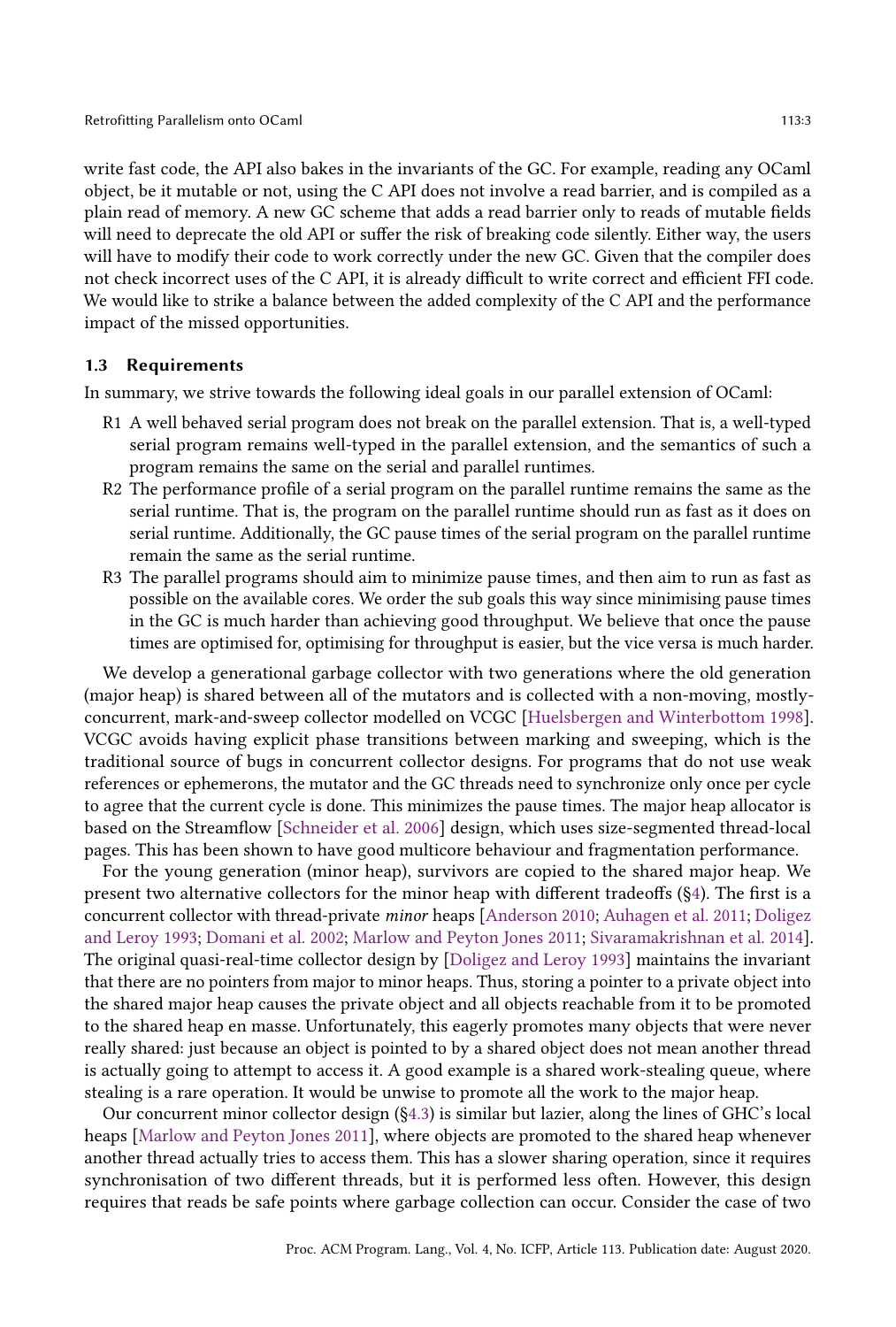113:4 K.C. Sivaramakrishnan, S. Dolan, L. White, S. Jaffer, T. Kelly, A. Sahoo, S. Parimala, A. Dhiman, A. Madhavapeddy

mutators both of which are trying to read an object in the minor heap of the other mutator. In order to make progress, the mutators will have to service promotion requests that they receive while waiting for their request to be satisfied. Recall that stock OCaml does not use read barriers and the C API also works under this assumption. By making the reads safe points, it is likely that every user of the C API will need to update their code to conform with the new semantics. This conflicts with our first requirement.

To this end, we develop a stop-the-world parallel minor collector  $(\S 4.4)$  where all the mutators will need to synchronize to perform the minor collection, at the cost of possible worse pause times. The memory access invariants remains the same, and hence, no change is necessary for the C API. One surprising result we will justify in our evaluation (ğ6) is that the stop-the-world minor collector outperforms the concurrent minor collector in almost all circumstances, even as we cranked up the number of cores. This result gives us a clear choice in the design space to pick a backwards-compatible and performant concurrent garbage collector.

### 1.4 Contributions

Our contributions are to present:

- the design of a mostly-concurrent, non-moving, mark-and-sweep GC for the older generation that minimizes pause times for a parallel extension of OCaml.
- $\bullet$  two collector designs for the young generation: (i) a concurrent collector that minimizes pause times at the cost of breaking the C API and; (ii) a stop-the-world parallel collector that retains the backwards compatibility of the existing C API.
- extensions of our baseline collectors to advanced language features that interact with the GC such as lazy values, finalisers, weak references and ephemerons. Our novel design minimizes the number of global synchronizations necessary for collecting a deeply nested hierarchy of ephemerons. This design has been verified in the SPIN model checker.
- support for fibers that run in parallel, which are language level lightweight threads implemented as runtime managed stack segments. The implementation of fibers is similar to lightweight threads in Haskell GHC and Goroutines in the Go language. While the details of the language support for fibers is beyond the scope of the paper, we describe the subtle interaction of our concurrent GC algorithm with fibers.
- extensive evaluation of the collector designs in a full-fledged implementation of a parallel extension of OCaml. Our experiments illustrate that (i) serial programs retain their performance profile on the new collectors, and (ii) parallel programs achieve good multicore scalability while preserving low pause times with increasing number of cores.

The rest of the paper is organized as follows. In the next section, we give an overview of memory management and garbage collection in OCaml, which applies to both stock OCaml and our parallel extension. ğ3 gives a detailed description of the major heap allocator and collector, and the changes required to make it parallel, while ğ4 does the same for the minor heap. ğ5 describes the extension of the new GC with lazy values, finalisers, weak references, ephemerons, and fibers. ğ6 presents extensive performance evaluation of the new GC against the goals set in ğ1.3. In the light of this performance evaluation, ğ7 discusses the path ahead for retrofitting parallelism onto OCaml. ğ8 and ğ9 present the related work and conclusions.

In the remainder of the paper, we call our parallel extension of OCaml "Multicore OCaml" to distinguish it from stock OCaml. Following standard GC terminology, we refer to the user program as "the mutator", even though actual mutation is relatively rare in OCaml programs.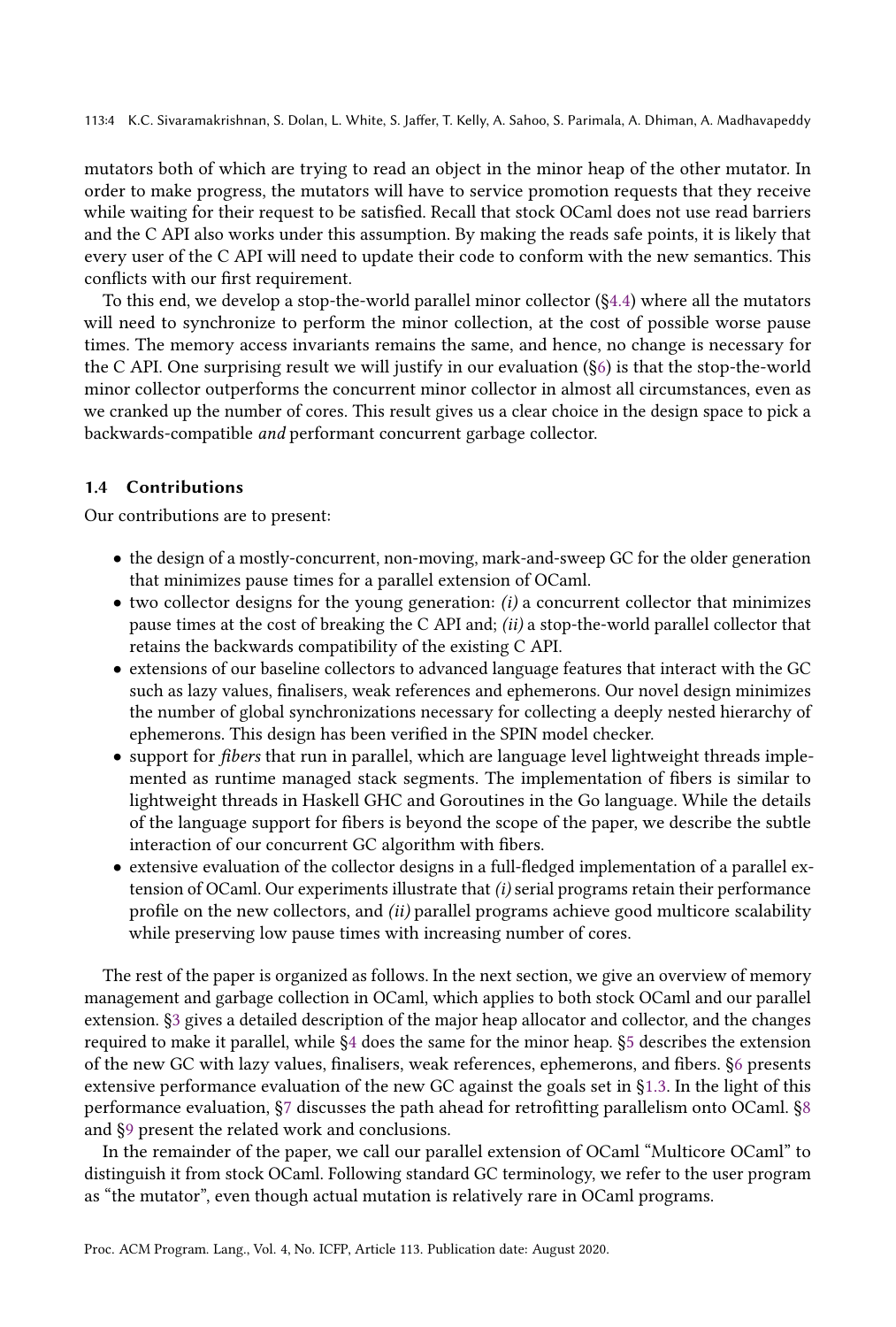### 2 AN OVERVIEW OF MEMORY MANAGEMENT IN OCAML

OCaml uses a uniform memory representation in which each value has the same size [Leroy 1990], making it possible to compile just one copy of polymorphic functions [Appel 1990]. Values are always one word long (either 32 or 64 bits, depending on architecture), and consist of either an integer or a pointer. The least significant bit (LSB) is used to distinguish integers and pointers: since all allocations are word-aligned, the LSB of pointers is guaranteed to be zero, whereas integers are encoded by left-shifting the integer value by one, and setting the LSB to one. Hence, integers in OCaml are 31- or 63-bits long. Every OCaml object has a word-sized header, which encodes the length and type of the object, and has two bits reserved for encoding the colours used by the major collector. (For more details of OCaml's memory representation, see Minsky et al. [2013, Ch. 20]).

OCaml uses a generational GC with a major and minor heap [Doligez 1989]. The minor heap is small (256K words, by default), where new objects are allocated by bumping the allocation pointer. The minor heap is collected when it is full by a copying collector which copies live objects to the major heap. The minor collection proceeds by first promoting all the roots (globals, local roots registered in C calls, registers, the remembered set of inter-generational pointers from the major to the minor heap, and the program stack) that point to the minor heap to the major heap, and then transitively promoting all the referenced objects. All references from live objects to objects in the minor heap are updated to point at the new location, including references from the major heap to the minor heap (recorded in the remembered set), and the old minor heap is then reused in the next cycle. The copying collector only needs to touch the live objects. Given that the survival rate in the minor collection is low, a copying collector minimizes pause times.

The major heap contains objects which have survived a minor collection (as well as objects above a certain size, which are allocated there directly). Instead of a bump-pointer algorithm, allocation in the major heap uses a more sophisticated allocator, which differs between stock and Multicore OCaml. The major GC is incremental, except for an optional stop-the-world compaction phase.

### 3 MAJOR HEAP

Next, we present the details of OCaml's major heap and garbage collector, and the changes necessary to retrofit parallelism. OCaml's major collector is:

Mark-and-sweep Collection is divided into two phases: marking determines which allocations are still in use, and sweeping collects those that are not and makes them available for reuse. Non-moving Once allocated in the major heap, objects remain at the same address until collected.

Incremental Rather than stopping the program for the whole duration of GC (which would cause a pause bounded in length only by the size of memory), the OCaml major collector pauses the program in many small slices.

Multicore OCaml's collector retains these properties, and is also *parallel*: the virtual machine contains a number of domains, each running as a separate system thread in the same address space. Domains can be dynamically created and brought down.

A garbage collector uses a large amount of shared mutable state, as the collector must track how each byte of memory is being used. The central challenge in writing a multicore garbage collector is controlling access to this state without introducing too much expensive synchronisation. To understand this challenge, we first review how this state is used in the stock OCaml collector.

### 3.1 Tricolour Collection in Stock OCaml

OCaml uses the standard tri-colour abstraction [Dijkstra et al. 1978]: allocations on the major heap are given one of three colours black, gray and white. The colour of an object is stored in the two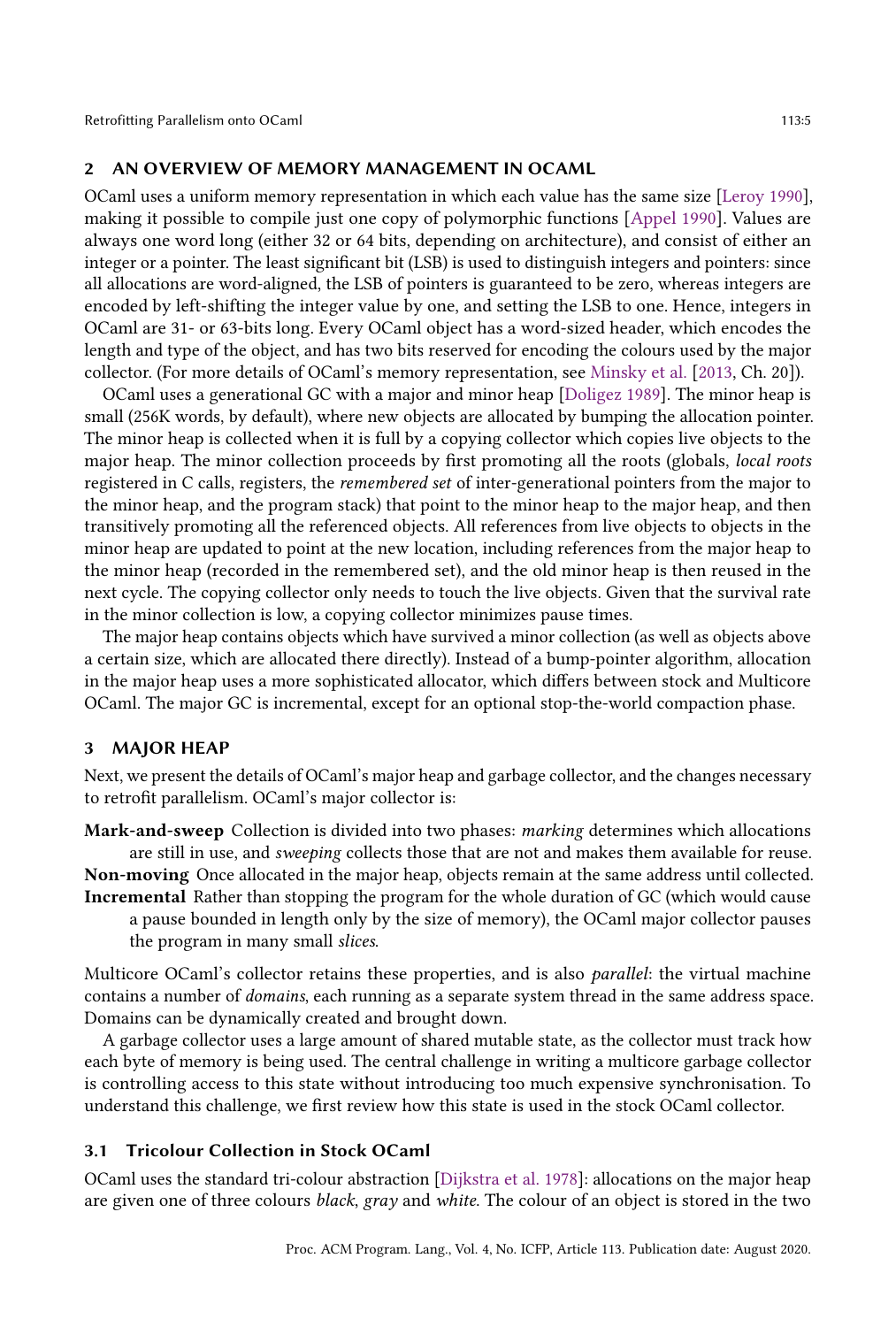113:6 K.C. Sivaramakrishnan, S. Dolan, L. White, S. Jaffer, T. Kelly, A. Sahoo, S. Parimala, A. Dhiman, A. Madhavapeddy

GC bits in the object's header. The fourth possible value of these bits, named blue by OCaml, is used to indicate blocks that are not objects but free memory, available for future allocations.

The collector operates in two phases, first marking and then sweeping. These phases are incremental and so are interleaved with the user program (Figure 1), which in particular may mutate the heap and allocate new ob-



Marking. The goal of the marking phase is to colour all

jects.

Fig. 1. Major collection in stock OCaml

live objects black, leaving dead (garbage) objects coloured white. The gray objects represent the frontier, that is, those objects which have themselves been marked but which have not yet been scanned for outgoing pointers.

The first part of marking is to mark the roots. Marking makes a white object grey and pushes it into the mark stack. The root marking is itself split into two phases  $-$  a non-incremental phase where the registers and the program stack are scanned, and an incremental phase for scanning the global roots. Given that real world programs may have a large number of global roots, incrementally marking them reduces pause times.

After the roots are marked, marking is continued by popping the mark stack, marking the children of the object popped, and then marking the object black. This process is repeated until the mark stack becomes empty, meaning that there are no more gray objects.

Sweeping. When marking is completed, the objects that are still in use are black and the garbage is white. The sweeping pass does a single traversal of the whole heap (again, incrementally), turning black objects back to white and turning white objects blue, to indicate that their storage is now free to be used for future allocations.

Mutation. When mutating a field of an object, the program invokes the *write barrier*. During the mark phase of the GC, the write barrier loads the object pointed to by the *old* value of the field, and if it is white, grays it and adds it to the mark stack. This preserves the invariant that every object reachable at the start of marking eventually gets marked (the snapshot-at-the-beginning property).

The write barrier also keeps track of the inter-generational pointers from major to minor heap in a remembered set, which is used as a root for the minor collection. (See section 4).

Allocation. New allocations must be coloured so that they are not immediately collected. During the marking phase, this means that they are coloured black. During the sweeping phase, their allocation colour depends on whether sweeping has yet reached their position: if so, they are coloured white, but if not, they are coloured black so that the sweeper later turns them white.

This is just one possibility from a large design space. OCaml grays the *old* value of a field during mutation (a deletion barrier [Yuasa 1990]) and marks the roots before marking anything else (a black mutator). This has the advantage that the total amount of work to do during a GC cycle is bounded, regardless of what the mutator does (guaranteeing termination of GC), but the disadvantage that anything allocated on the major heap during the marking phase of one cycle can be collected at the earliest a full cycle later. See Vechev et al. [2005] or Jones et al. [2011] for further discussion of these details. We will not discuss them further here, as the trade-offs involved are largely independent of the switch from a single-threaded to a multi-threaded GC.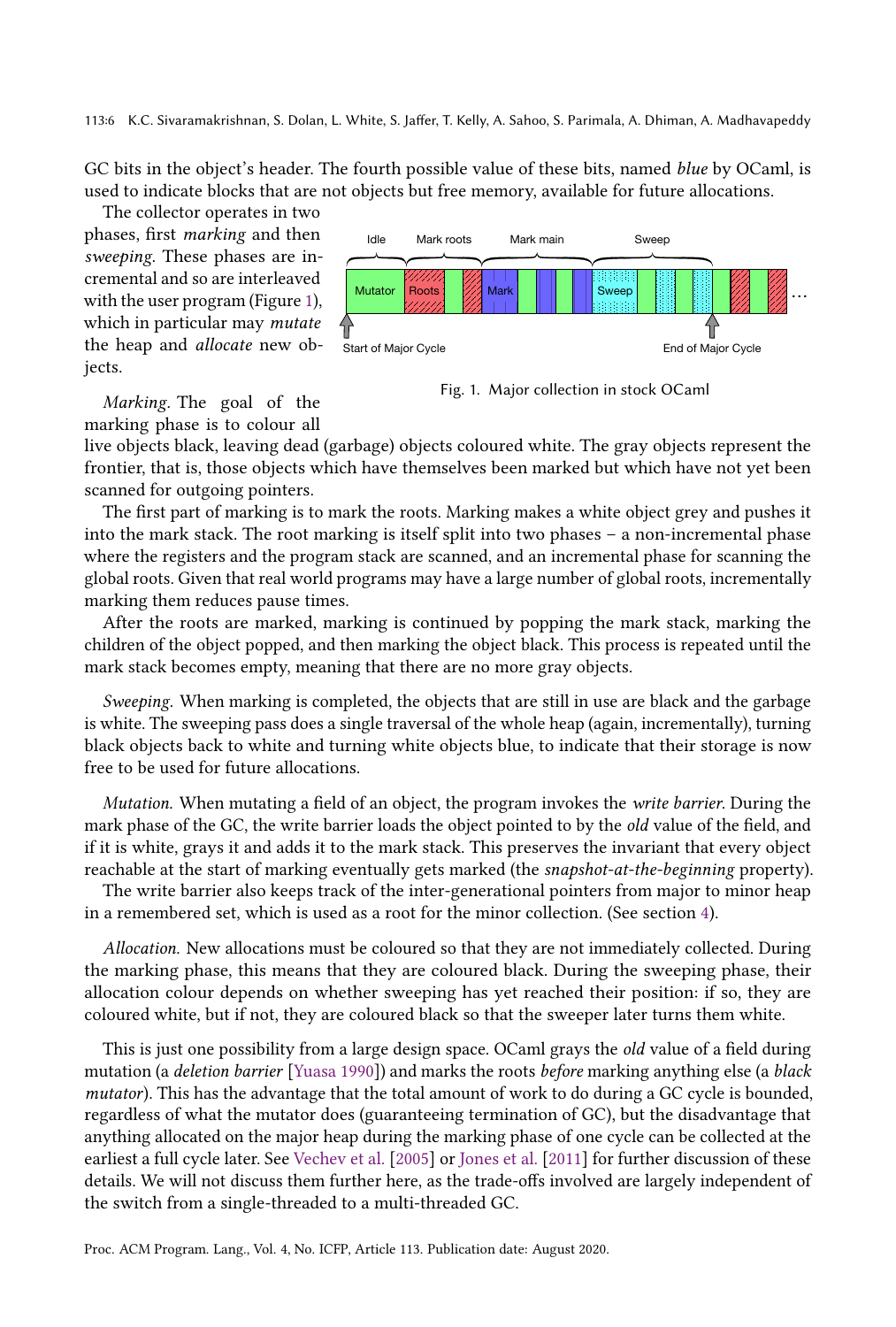What we do discuss here is the shared state involved in this design. Mutable state is shared between marking and sweeping (the object colours, whose meaning changes between phases), between mutation and marking (the write barrier supplies new gray objects to the collector) and between allocation and sweeping (allocation must determine the phase of the collector and position of sweeping, as well as coordinating with the sweeper to manage free memory).

In a single-threaded collector, organising access to such shared state is easy, but doing so correctly and efficiently is the central challenge of a parallel collector. Even the seemingly-simple state of whether the collector is marking or sweeping is problematic: many designs have had errors in the case where the GC transitions phase during a write barrier, relying on the precise order of operations [Gries 1977], which becomes even trickier under weak memory [Gammie et al. 2015].

### 3.2 Multicore OCaml's Collector

The approach we take in multicore OCaml is to avoid as much as possible of this shared state. First, to reduce state shared between mutators and GC, we do not use an explicit gray colour. Instead, each domain maintains its own stack of gray objects, and when the write barrier needs to gray an object it marks it and adds it to the local domain's gray stack. Since GC and OCaml code are interleaved on a single domain, no synchronisation is necessary. (This scheme does mean that it's possible for an object to be on the mark stack of two separate domains. See below).

Avoiding shared state between marking and sweeping is trickier, and to this end we reuse a design from the Very Concurrent Garbage Collector (VCGC) [Huelsbergen and Winterbottom 1998], which does not have distinct marking and sweeping phases. Instead of colouring objects black and white (with the meaning of black and white changing as we move between mark and sweep phases), Multicore OCaml uses three states:



Fig. 2. Major collection in Multicore OCaml. Our design permits the marking and sweeping phase to overlap and avoids the global synchronization between the phases.

**Marked**, **Unmarked** and **Garbage**. For regions of free memory, there is a fourth state **Free**, corresponding to OCaml's blue.

Marking proceeds by changing **Unmarked** objects into **Marked** ones, while sweeping proceeds by collecting **Garbage** objects into **Free** blocks. Note that the sets of objects affected by marking and sweeping are disjoint, so no synchronisation between them is necessary. Likewise, new allocations are always **Marked**, ensuring that they will not be immediately collected. No synchronisation with the collector is required to determine allocation colour.

As well as state shared between the various phases of the collector and the mutator itself, in a parallel collector we must also think about state shared between multiple domains doing the same phase of the collector in parallel. We resolve this by making marking idempotent and sweeping disjoint. Multiple domains may attempt to mark the same object at the same time, and we make no attempt to avoid this. Instead, we allow the occasional object to be marked twice, knowing that this gives the same result as marking once. Allowing for this possibility is much cheaper than synchronising each access to an object by the collector.

Sweeping is not idempotent. Instead, we ensure that the areas swept by different domains are disjoint: each domain sweeps only the memory that it allocated, keeping the interaction between sweeping and allocation local to a domain.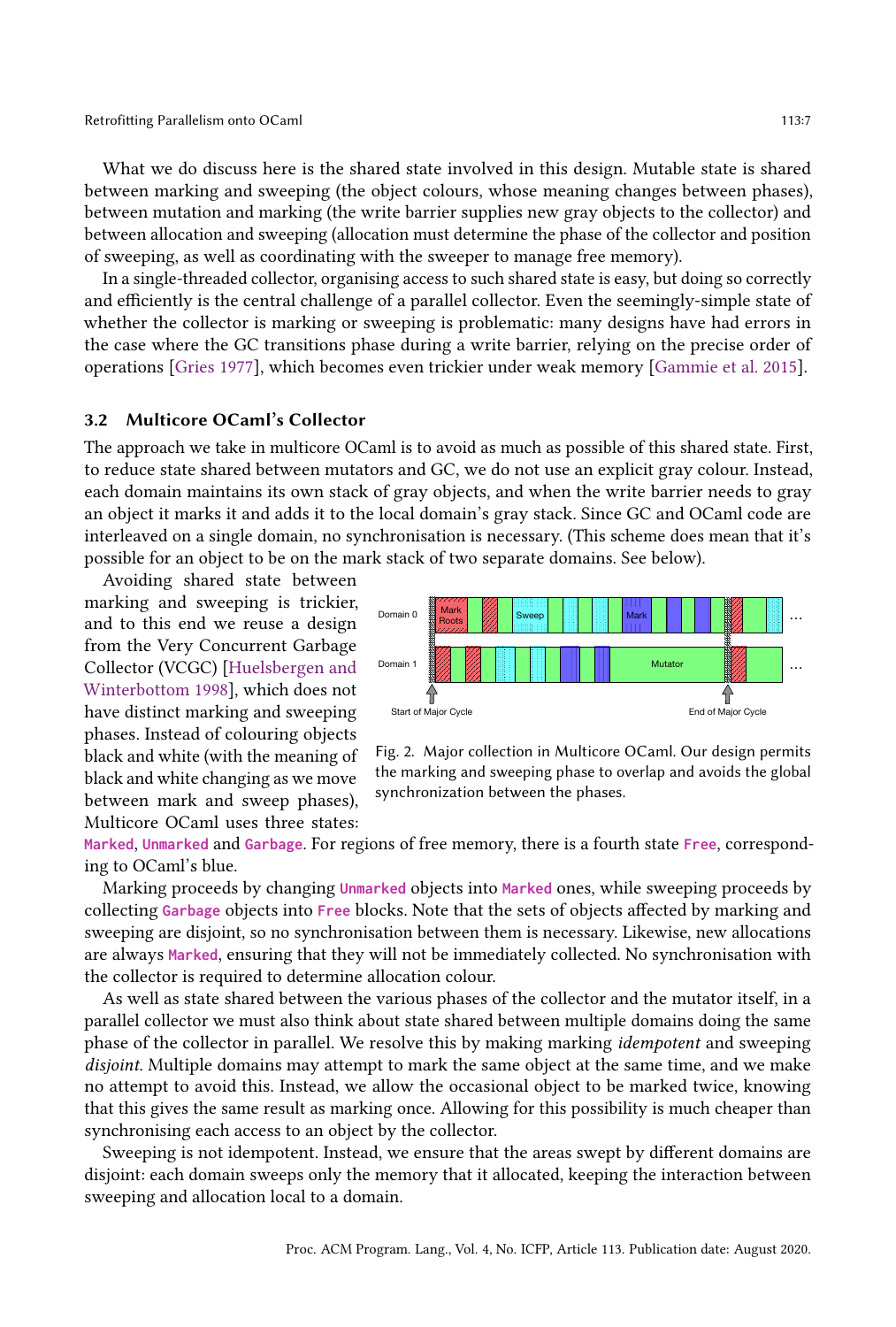113:8 K.C. Sivaramakrishnan, S. Dolan, L. White, S. Jaffer, T. Kelly, A. Sahoo, S. Parimala, A. Dhiman, A. Madhavapeddy

```
def majorSlice ( budget ):
  budget = sweepSlice ( budget )
  budget = markSlice ( budget )
  if ( budget && ! dlMarkingDone ):
   dlMarkingDone = 1
    atomic :
      gNumDomsToMark --
  if (gNumDomsToMark == 0):runOnAllDoms ( cycleHeap )
                                   def cycleHeap ():
                                    barrier :
                                     /* run only by last domain to reach barrier */
                                        newc . Unmarked = gColours . Marked
                                        newc . Garbage = gColours . Unmarked
                                        newc . Marked = gColours . Garbage
                                        newc . Free = gColours . Free
                                        gColours = newc
                                        gNumDomsToMark = gNumDoms
                                      dlMarkingDone = 0
                                      markNonIncrementalRoots ()
```
Fig. 3. Pseudocode for slice of major heap work. We use the prefix g and dl to distinguish global and domain-local variables.

There is only one synchronisation point, at the end of the collection cycle. When marking is completed (that is, all domains have empty mark stacks, leaving only unreachable objects **Unmarked**) and sweeping is completed (that is, there are no more **Garbage** objects, all having been made **Free**), all of the domains simultaneously stop. With all domains stopped, we relabel the states: the bitpatterns used to represent **Marked** now mean **Unmarked**, those for **Unmarked** now mean **Garbage** and those for **Garbage** now mean **Marked**. This must be done with all domains stopped, but is a small, constant amount of work, for which the only difficulty is deciding when it should happen.

3.2.1 Termination Detection. Due to the use of deletion barrier and the fact that new objects are allocated **Marked**, the amount of marking work in a given cycle is fixed (snapshot-at-the-beginning property). Any object that was alive at the end of the previous cycle will be marked in this cycle. Having fixed amount of mark work is crucial to determine when the marking phase (and also the major cycle) is done, especially when new domains may be created dynamically.

Domains may also be destroyed dynamically. Before exiting, a terminating domain will sweep all of its local pages returning them to the global pool and keep marking until its mark stack is empty.

The pseudocode in Figure 3 illustrates the termination detection and heap cycling algorithms. We use the prefix g and dl for global and domain-local variables. major Slice performs a slice of the major GC work. The functions sweepSlice and markSlice take in a budget (in words) and return the unspent budget. At the start of the cycle, we record the number of active domains in the global variable gNumDomsToMark. If the call to markSlice returns a non-zero value and the domain had some marking work to do before the call, then it indicates that the mark stack on that domain has now been emptied, which we record by decrementing gNumDomsToMark. In the absence of ephemerons and weak references, this variable monotonically decreases to 0.

3.2.2 Heap Cycling. The domain which completes marking last requests barrier synchronization to complete the major cycle (cycleHeap). The last domain that enters the barrier executes the code in the body of the **barrier** block. We swap the meaning of the GC colours as described above, and record the number of domains at the barrier (gNumDoms) as the number of domains to mark in the next cycle. Hence, the stop-the-world phase is quite short in our GC design.

After the stop-the-world phase, the domains reset dlMarkingDone variable to indicate that marking is not complete for the next cycle. The domains also mark the non-incremental roots (local roots, current stack and register set) before continuing with the mutator. Similar to stock OCaml, global roots are marked incrementally as part of the regular marking work.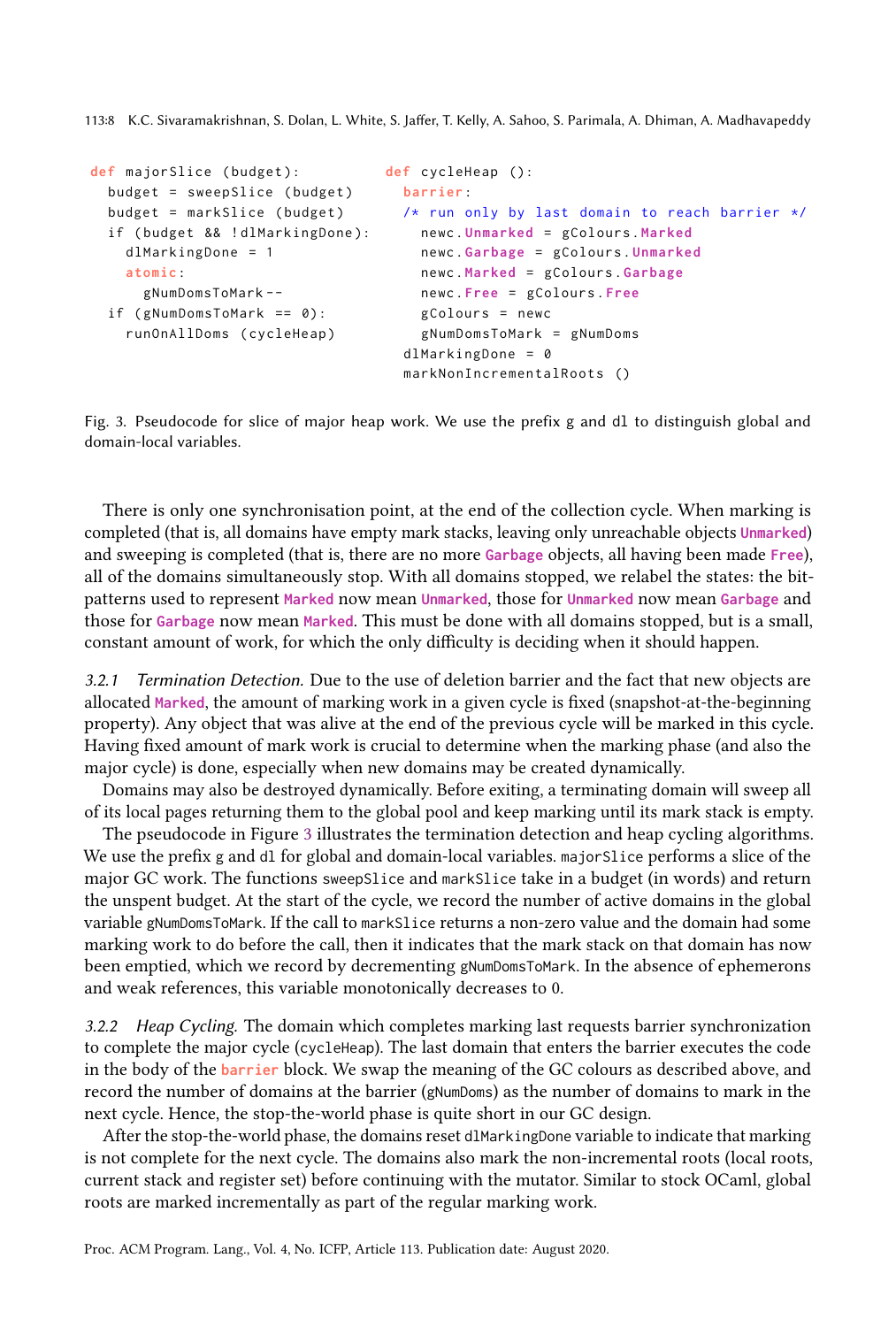Any new domains that are created in a cycle will not have any marking work to do in that cycle. This is because any of the new domain's roots will have to (transitively) come from one of the domains that were running at the end of the previous cycle, and will either have been marked by another domain or were allocated already **Marked**. Hence, they are not included in gNumDomsToMark.

#### 3.3 Allocator

Since all values allocated in OCaml are immediately initialised, a performance goal for the allocator is to make the cost of allocation roughly proportional to the cost of initialisation. In other words, small objects (lists, options, etc.) must be allocated quickly, but larger allocations may be slower.

In stock OCaml, there is a choice of major heap allocators. The first-fit and next-fit policies are classical single-free-list allocators, satisfying allocation requests from the first sufficiently large free block or the next one after the previous allocation, respectively. Recently, a best-fit allocator has been incorporated into OCaml [Doligez 2019] which uses segregated free-lists [Standish 1980] for small object sizes (the common case), and a splay tree [Sleator and Tarjan 1985] of blocks of different sizes for larger allocations. Best-fit has been observed to beat the existing algorithms on both time spent and space used through fragmentation.

However, all of these allocators are single-threaded. Due to the high allocation rates in OCaml, using a lock to protect the allocator would have an unacceptably high performance penalty. For this reason, Multicore uses a different major heap allocator based on the Streamflow [Schneider et al. 2006] design. Our allocator maintains a domain-local, size-segmented list of pages for small allocations (less than 128 words). Each page of 4K words is carved into equal-sized slots, with size classes chosen so that there is less than 10% wasted space.

Large allocations (at least 128 words) are forwarded to the system malloc, maintained in a domainlocal list of large blocks, and returned via system free when swept. Before a domain terminates, all of the pages it owns are moved to a global size-segmented list of pages. Such pages are said to be orphaned and must be serviced by the other domains as they might contain live objects referenced by other domains. The access to this global list of pages is protected by a mutex.

Streamflow uses BiBoP [Steele Jr 1977] to track which slots in a page are free without requiring object headers. However, since every OCaml object already has a header, we use it instead to encode which slots are free.

In order to service an allocation request to the major heap, the domain searches for a suitable slot in the corresponding size class in its local list of pages. If no such slot is found, the domain sweeps the local unswept pages of that size class to find a free slot. Failing that, the domain adopts one of the global pages of the appropriate size class with an available slot. Failing that, the domain adopts one of the full global pages of the appropriate size class, sweeps it, and looks for a free slot. If that case fails too, the domain will request the operating system to allocate an additional page. Thus, most allocations can be serviced without the need for synchronization and atomic operations.

#### 3.4 Safe Points

In order to support the stop-the-world pauses required by major collector cycle changes and the parallel minor collector, multicore OCaml uses safe points in addition to the existing allocation points. This is implemented using the algorithm from [Feeley 1993] and bounds the number of instructions until a safe point is encountered. These safe points are necessary to avoid deadlocks in certain situations e.g one domain in a non-allocating loop spin-waiting on an empty queue while all other domains need a minor collection in order to allocate new items to put on the queue. It should be noted that safe points are required by stock OCaml for correct language semantics independent of multicore.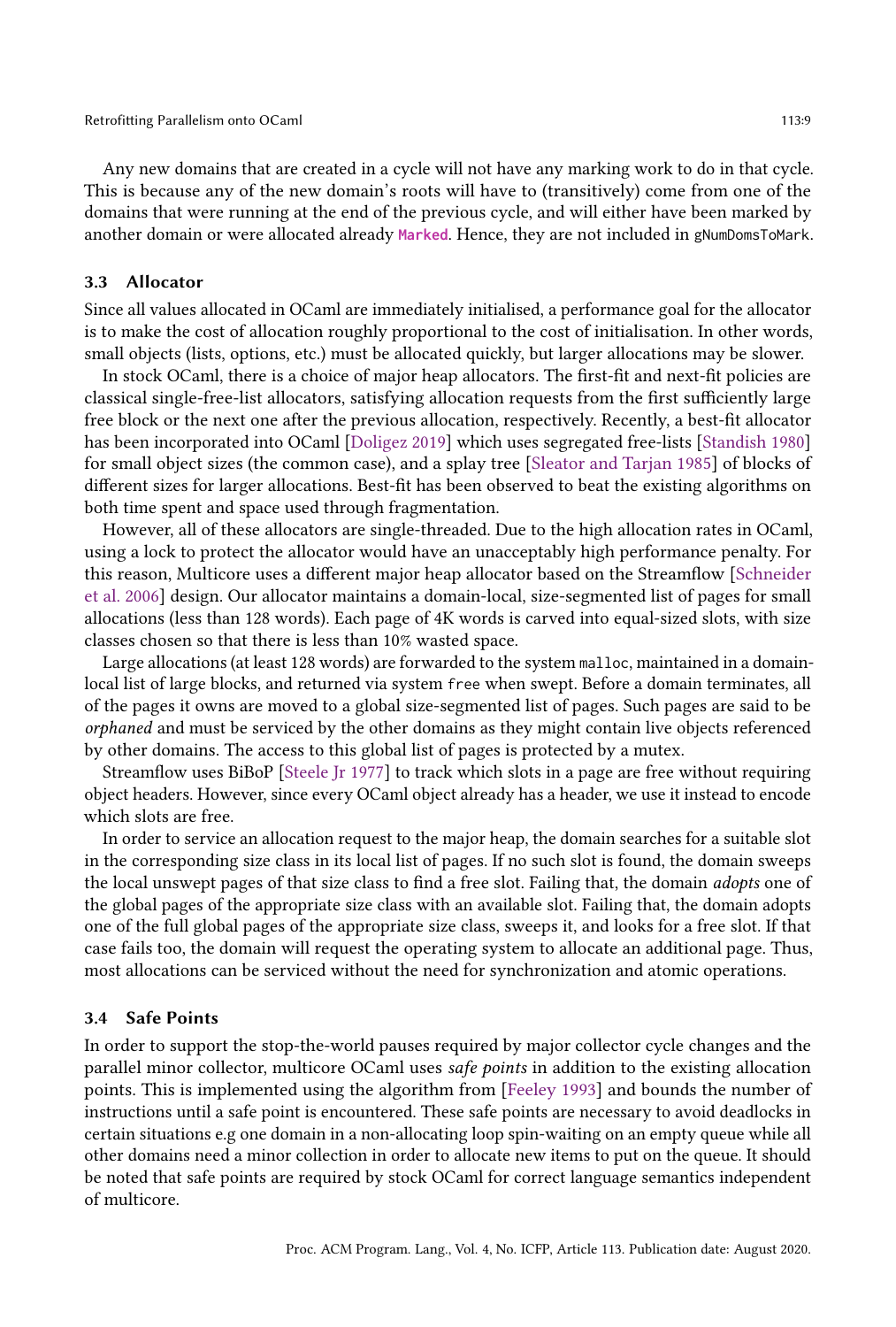113:10 K.C. Sivaramakrishnan, S. Dolan, L. White, S. Jaffer, T. Kelly, A. Sahoo, S. Parimala, A. Dhiman, A. Madhavapeddy

### 3.5 Opportunistic Work

The incremental, concurrent nature of the major collector allows work to be carried out opportunistically when domains might otherwise be idle or in a state where it is unsafe for mutators to be running. Multicore OCaml makes use of this property of the major collector to schedule opportunistic marking and sweeping work in the following cases:

- Yielding Many non-blocking algorithms involve some form of looping when attempting to make progress in the face of contention and involve some relaxing e.g PAUSE on x86. We use this as an opportunity to do a small amount of opportunistic marking or sweeping.
- Stop-the-world entry waits In the parallel minor collector domains entering a stop-the-world pause will carry out opportunistic work until all domains are ready.

There are additional areas where opportunistic work could be implemented in Multicore OCaml in the future, such as via read faults or stop-the-world leave waits, but these are left as future work.

### 4 MINOR HEAP

The minor heap is much smaller than the major heap, but must sustain a much higher rate of allocation and collection. Unlike the major collector, the minor collector is:

Copying At collection time, live objects in the minor heap are moved to the major heap. The minor heap is emptied by this process, and its space is reused in the next cycle.

Non-incremental The mutator is paused for the entire duration of the minor collection.

As in the previous section, we first review OCaml's single-threaded algorithm.

### 4.1 Copying Minor Collection in Stock OCaml

Like the major collector, the minor collector traces objects from the roots to find the live objects. Unlike the major collector, the set of roots also includes the remembered set, which consists of the references from the major heap to the minor heap. This way, all objects in the minor heap that are pointed to by something in the major heap at the time of minor collection get promoted, without having to traverse the major heap to find them.

The number of objects to be copied by the minor collector is often small. This is for two reasons: first, the minor heap is relatively small, and second, only that part of the minor heap that is live at collection time must be traversed. The limited work needed by the copying collector enables low pause times to be achieved.

Since objects in the minor heap will be discarded or moved soon, there is no need to use a sophisticated allocator to place them. Allocation is therefore fast with a simple bump-pointer allocator.

### 4.2 Parallelising the Minor Collector

Compared to the major collector, the minor collector is more difficult to parallelise as it moves objects, and an object must not be moved by one thread while another is using it.

It is possible to parallelise a copying collector by carefully coordinating the collector and the mutator, sharing state about which objects have been moved. Such an approach comes at a heavy price, however, in either performance or implementation cost, as it requires fine-grained synchronisation between the collector and mutator not just on mutations but on all memory accesses.

So, we avoid designs which involve copying objects in parallel with their use by the mutator. This leaves two possibilities: to separate the minor collector from the mutator in time or in space.

Separation in time When the minor heap fills, stop all domains simultaneously, and have all domains collect the minor heap in parallel before resuming the mutator.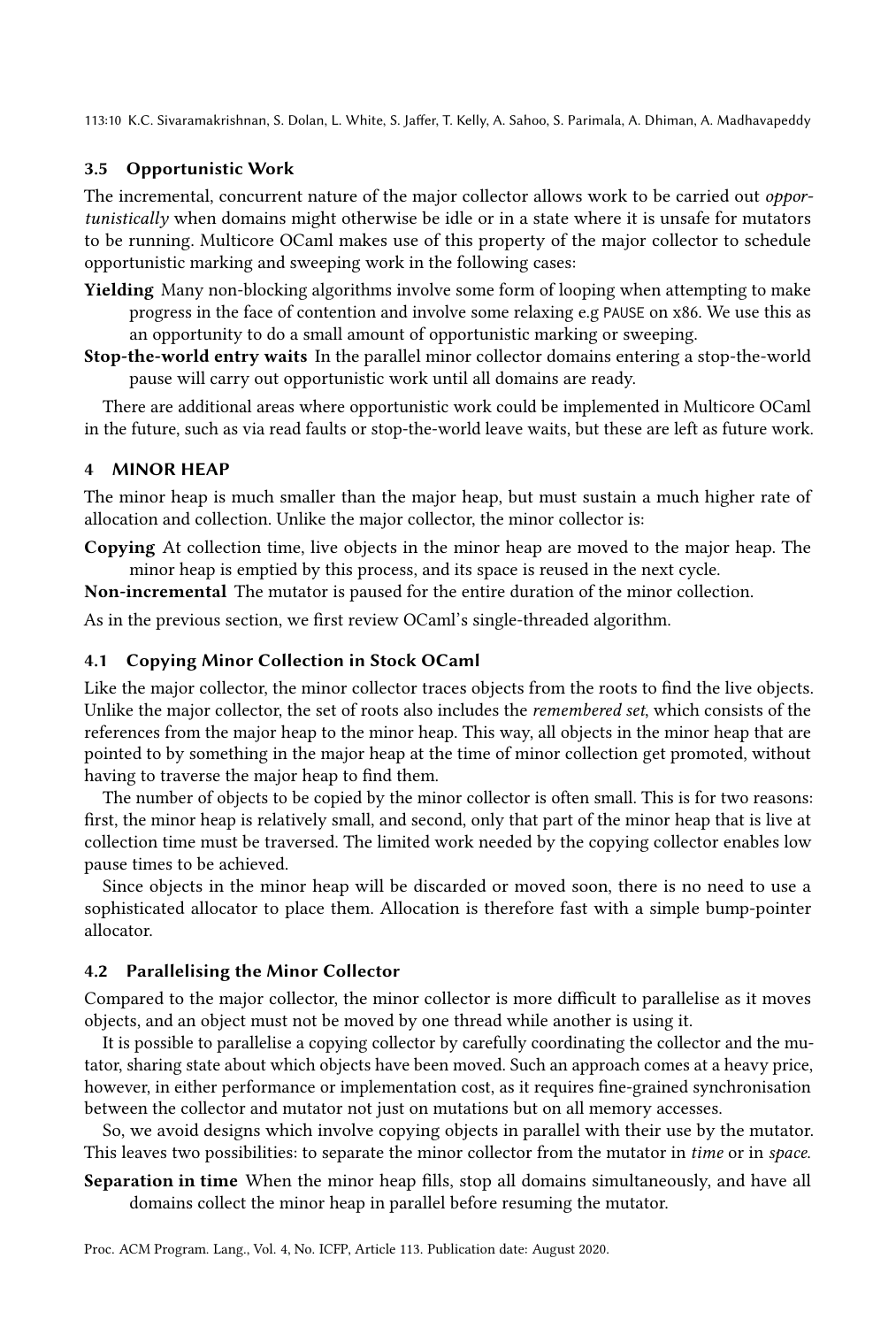Separation in space Give each domain a private minor heap, preventing any access by one domain to another's heap, and allow them to collect their minor heaps independently.

We have implemented both of these approaches, as described below and evaluated in section 6.

#### 4.3 Concurrent Minor Collector with Private Minor Heaps

Our concurrent minor collector uses domain-local, private, minor heap arenas, each tracking their own remembered set. We maintain the invariant that there are no pointers between the minor heaps of different domains, which permits each of the minor heaps to be independently collected. We do allow pointers from the shared major heap to the minor heap to avoid paying the cost for early promotion, similarly to multicore GHC [Marlow and Peyton Jones 2011].

4.3.1 Read Faults and Interrupts. Whenever a read follows a pointer from major to a remote minor heap, it triggers a *read fault*. The faulting domain issues an interrupt to the remote domain to request promotion of the desired object and waits for the response. Each domain maintains a multiple-producer single-consumer queue for receiving inter-domain interrupts. The sender pushes the request into the target domain's queue and modifies the minor heap allocation limit pointer on the target domain such that the next allocation on the target domain would fail. This enables timely handling of inter-domain interrupts. We use the same interrupt mechanism for signalling to other domains when a stop-the-world phase is necessary at the end of the major cycle (ğ3.2.2).

When the target domain receives a promotion request, it promotes the transitive closure of the requested object to the major heap (possibly triggering a minor GC on this domain), and returns the location of the new object in the major heap to the source domain. Since two domains may concurrently request promoting objects from each other's domains, while the faulting domain waits for a response from the remote domain, it polls its interrupt queue and handles requests.

4.3.2 Read Barrier. The main challenge in the concurrent GC design is optimising the read barrier, which is a code size and execution time burden not present in stock OCaml.

There is an efficient way to implement the read barrier through careful virtual memory mapping for minor heap arenas and bit twiddling. When reading a value from a mutable location, the read barrier must classify the value as:  $(a)$  an integer; or  $(b)$  a value in the major heap; or  $(c)$  a value in its own minor heap; or  $(d)$  a value in a remote minor heap. We must distinguish the last case from the others, as it requires a read fault.



Fig. 4. An example virtual memory mapping of the minor heaps for the concurrent minor collector on a 16-bit address space.

Figure 4 shows an example layout of the minor heap arenas, using only 16-bit addresses for clarity. The minor heaps are all allocated in a contiguous power-of-2 aligned virtual memory area, where each minor heap is also a power-of-2 aligned and sized. Not all of the virtual memory area needs to be allocated, but only needs to be reserved to prevent it being used for the major heap. In the figure, the shaded regions indicate committed memory currently used for minor heap arenas.

In this example, the minor heap arenas are all carved out of the virtual memory space between 0x4200 and 0x42ff. We also reserve the virtual memory space 0x4300 to 0x43ff, and allocate neither minor or major heap pages in this space. We have chosen a layout with support for 16 domains, each with a maximum minor heap size of 16 bytes. Addresses in this 16-bit address space can be written as 4 quads 0xPQRS. In OCaml, integer values are represented by tagging the least significant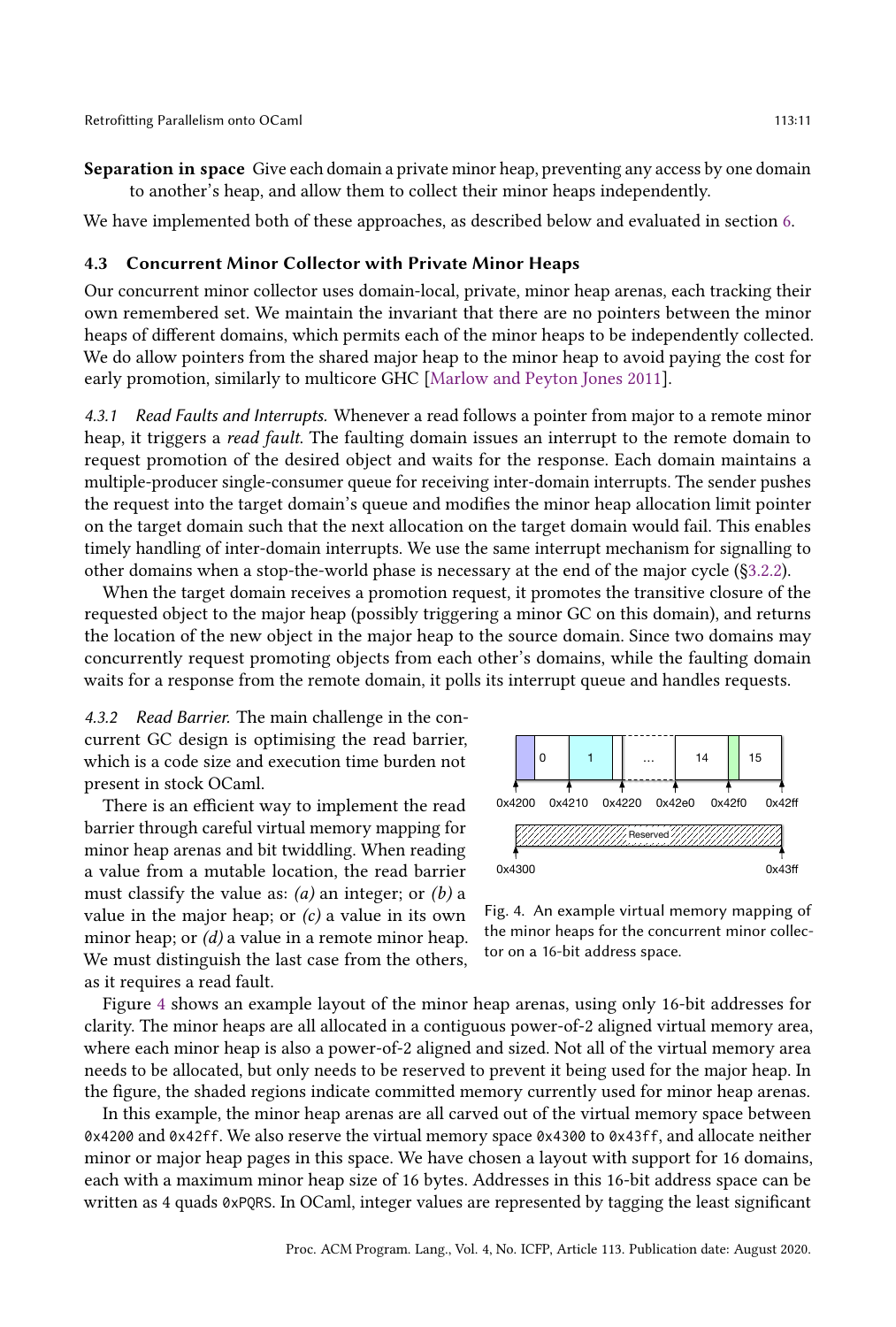113:12 K.C. Sivaramakrishnan, S. Dolan, L. White, S. Jaffer, T. Kelly, A. Sahoo, S. Parimala, A. Dhiman, A. Madhavapeddy

```
/* low_bit(ax) = 1 */
/* low_bit(bx) = 0 */
xor %bx , % ax
/* low_bit(ax) = 1 */sub 0 x0010 , % ax
/* low_bit(ax) = 1 */
test 0 xff01 , % ax
/* ZF not set */
   (a) Case: Integer
                                  /* PQ(ax) = 0x42 */
                                  /* PQ(bx) != 0 \times 42, PQ(bx) != 0 \times 43 */
                                  xor %bx , % ax
                                 /* PQ(ax) != 0, PQ(ax) != 1 */
                                 sub 0 x0010 , % ax
                                  /* PQ(ax) = 0 \times 1test 0 xff01 , % ax
                                  /* ZF not set */
                                             (b) Case: major heap
/* POR(bx) = POR(ax) */
xor %bx , % ax
/* PQR(ax) = 0 */
sub 0 x0010 , % ax
/* PQ(ax) = 0xff */test 0 xff01 , % ax
/* ZF not set */
                                  /* PQ(bx) = PQ(ax) *//* 1sb(bx) = 1sb(ax) = 0 *//* R(bx) != R(ax) */
                                  xor %bx , % ax
                                  /* R(ax) != 0 */
                                 /* PQ(ax) = lsb(ax) = 0 */sub 0 x0010 , % ax
                                  /* PQ(ax) = lsb(ax) = 0 */
                                  test 0 xff01 , % ax
                                  /* ZF set */
```
(c) Case: Own minor heap

(d) Case: Remote minor heap. lsb returns least significant bit.

Fig. 6. Proof of correctness of the read barrier.

bit to be 1. Hence, in this example, integers have low bit of S to be 1. Minor heap values have PQ to be 42, and R determines the domain.

```
/* ax = value of interest *//* bx = allocation pointer */xor %bx , % ax
sub 0 x0010 , % ax
test 0 xff01 , % ax
/* ZF set => ax in remote minor */
```
Fig. 5. Read barrier test

We can implement the read barrier check by comparing the given address with an address from the minor heap. Luckily, we have such an address handily available in a register- the minor heap allocation pointer. Let us assume the x86 architecture, with the allocation pointer in the bx register, and the value that we want to test in ax. The read barrier test is given in Figure 5. The test instruction performs bitwise and on the operands, and sets the zero-flag (ZF) if the result is 0. At the end of this instruction sequence, if the zero-flag is set, then ax is in a remote

minor heap. To see how this works, let us consider each of the four cases (Figure 6).

Consider the case when ax contains an integer (Figure 6a). Since the allocation pointer is always word aligned in OCaml, the least significant bit of the allocation pointer bx will be 0. Hence, zero flag will not be set at the end of the instruction sequence.

Consider the case when ax contains a major heap pointer (Figure 6b). Due to our virtual memory layout for minor heaps which reserves additional unused virtual memory area adjacent to the used minor heap area, the most significant eight bits in bx (written  $PQ(bx)$ ), will neither be 0x42 nor 0x43. Hence, PQ(ax) after xor will be non-zero. Hence, zero flag will not be set at the end of the instruction sequence.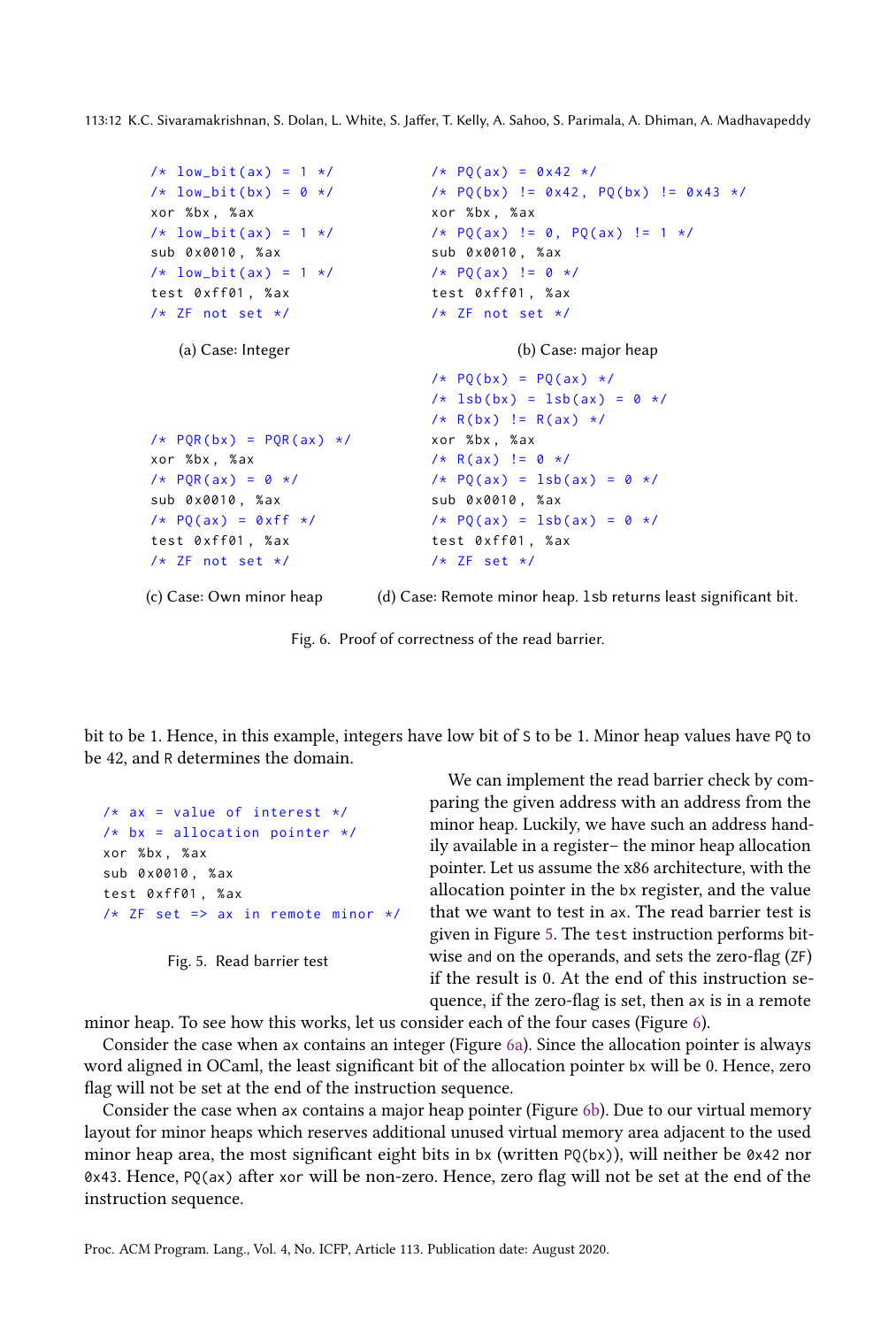Consider the case when ax contains a pointer to the domain's own minor heap (Figure 6c). In this case,  $PQR(ax) = PQR(bx)$ . After xor,  $PQR(ax)$  is 0. The subsequent subtraction underflows, and hence, the test does not set the zero flag.

Consider the case when ax contains a pointer to a remote minor heap (Figure 6d). In this case,  $PQ(ax) = PQ(bx)$ , the least significant bits (1sb) of ax and bx are 0, and  $R(ax) = R(bx)$ . Hence, after xor,  $R(ax)$  != 0,  $PQ(ax) = 1$ sb(ax) = 0. Subtracting 1 from the non-zero  $R(ax)$  will not underflow. Hence,  $PQ(ax)$  and  $1sb(ax)$  are still 0 after subtraction, and the zero flag is set. At this point, the domain raises the interrupt to the target domain to promote the object to the major heap.

Our implementation allows the maximum size of the minor heap and the maximum number of minor heap arenas (and hence, the number of domains) to be configured at the compiler build time. On 64-bit architectures, by default, the compiler is configured to host a maximum of 128 domains, each with a maximum minor heap size of 16 MB. This necessitates reserving (not allocating) 4GB of virtual address space, which is a small portion of that available on a 64-bit machine.

4.3.3 Promotion. When a domain receives a promotion request, how should it go about doing it? Because of mutable fields (and finalisers), it is not valid to duplicate the requested object closure in the major heap, and we must ensure all references are updated to the promoted version.

A correct but inefficient implementation would be to perform a minor garbage collection, which will ensure that the requested object and everything else in the minor heap is promoted to the major heap. This strategy suffers from early promotion, and both the requester and the target domain will suffer the pause time for a full minor GC on the target domain.

Observe that we can fix the early promotion problem by promoting only the transitive closure of the requested object, and then scanning the minor GC roots and the minor heap for pointers to the promoted objects and forwarding them to the major heap copy. However, this solution is also inefficient, as it would touch the entire minor heap (recall that the copying collector need only touch live objects during a minor GC, a small portion of the heap).

Our solution is a hybrid of the above techniques. In our experiments, we observe that most promoted objects were recently allocated (as was observed in the case of a parallel extension of the MLton Standard ML compiler [Sivaramakrishnan et al. 2012]). We enhance the write barrier to record in a domain-local minor remembered set the writes from old to younger minor heap objects. How do we identify whether an intra-minor-heap pointer is from an old to a younger object? In OCaml, the allocation pointer starts at the end of the minor heap area, and objects are allocated in the minor heap by subtracting the allocation pointer by the required size. During a write  $r : = v$ , if both r and v are objects in the minor heap, and r is at a higher address than v, then r is older than v. We add r to the minor remembered set.

When an object closure being promoted is recently allocated (in the last 5% of the minor heap), we promote the object closure. The pointers to those promoted objects may only appear in either the minor GC roots, the minor remembered set, or one of the objects allocated after the oldest promoted object, which is by definition in the last 5% of the minor heap. We scan those data structures after object promotion. In our experiments, 95% of the promoted objects were the youngest 5% of objects. If the object closure being promoted is not one of the youngest 5%, we perform a full minor collection. The minor remembered set is cleared at the end of a minor collection.

4.3.4 Rewriting Remembered Set. In Multicore OCaml, the domain-local remembered set records the pointers from the shared major heap to the minor heap, which must be updated during minor collection. Consider that a major heap object r points to the minor heap object m. After promoting m, r should be rewritten to point to the new location of m in the major heap, say m'. However, care must be taken to ensure that this write by the minor GC does not overwrite a concurrent write to r by a different domain. To this end, we perform the write to r by the minor GC with an unconditional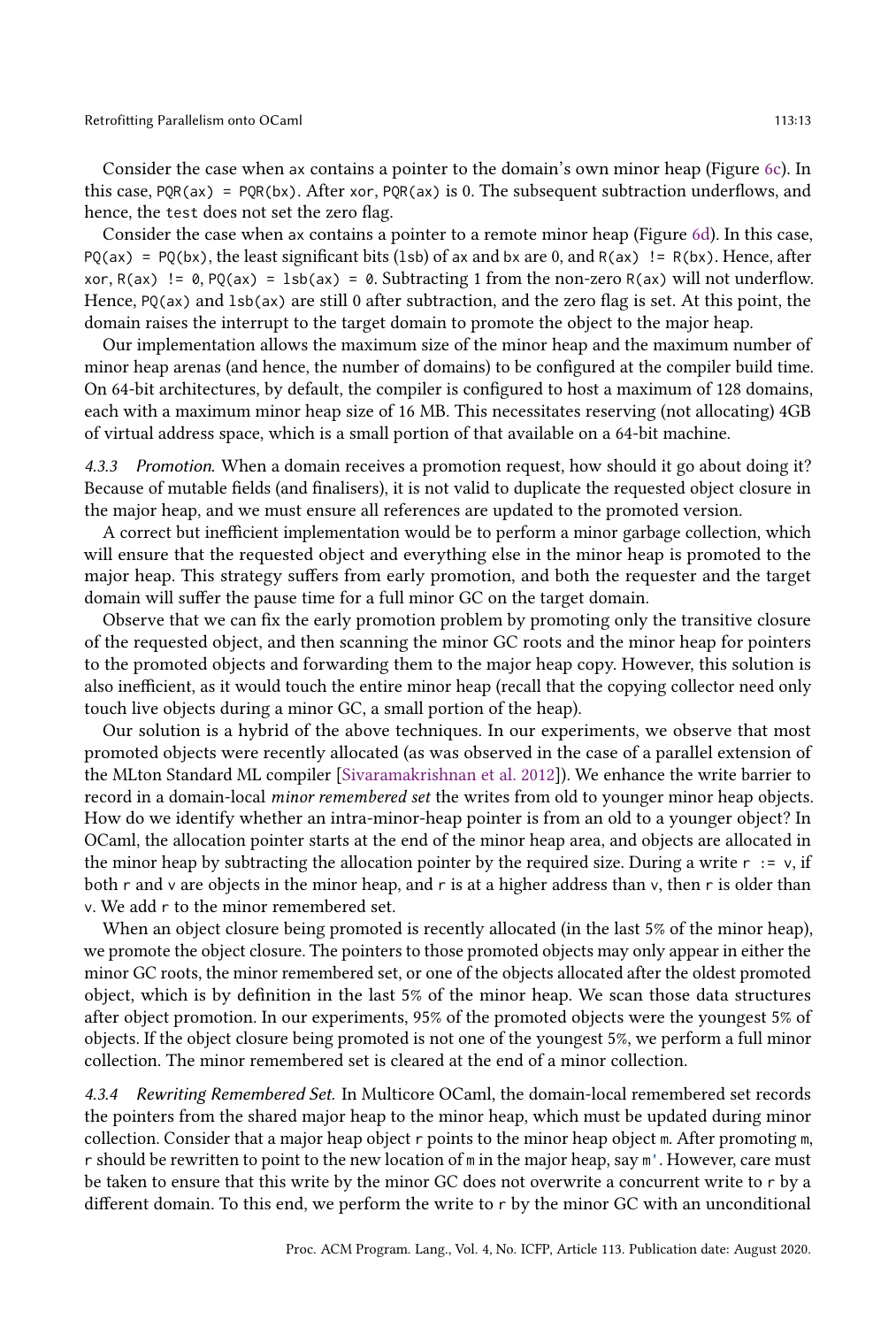113:14 K.C. Sivaramakrishnan, S. Dolan, L. White, S. Jaffer, T. Kelly, A. Sahoo, S. Parimala, A. Dhiman, A. Madhavapeddy

atomic compare-and-swap  $CAS(r, m, m')$ , which will fail if r does not contain m. If it fails, then r has been written to by a different domain, and hence, we ignore the failure.

### 4.4 Stop-the-world Parallel Minor Collector

In this section, we describe the stop-the-world parallel minor collector which is an alternative to the concurrent minor collector. Our stop-the-world parallel minor collector retains domain-local minor heaps but relaxes the invariant disallowing references between minor heaps. Inter-heap references requires a stop-the-world synchronisation involving all domains to carry out a minor heap collection. With stop-the-world minor collection, we do not need read barriers and the read barriers need not be safe points. Hence, we can retain the stock OCaml's C API.

4.4.1 Interrupts and Synchronization. When a domain finds that it needs to collect its minor heap, it utilizes the interrupt mechanism to signal that all domains should do a stop-the-world collection. Care is taken to ensure that stop-the-world minor and major collection requests are serialized so that only one can be executing at a given time.

Given the increase in the frequency of interrupts, safe points become necessary for the stopthe-world minor collector to avoid long synchronization times before a minor collection can start. When all domains have entered the interrupt a barrier is used to agree that a minor collection can start; at this point we know that all the blocks in the minor heap can be safely moved.

4.4.2 Parallel Promotion. Within the stop-the-world section, all domains promote reachable objects in parallel. Care is needed to ensure that if two domains attempt to promote an object, they are serialized using CAS operations on the object header. This is a little more involved than a single CAS due to the need to update the object's first field to forward to the new location in the major heap. Other domains must never see a minor heap object with a zeroed header (indicating promoted) before the first field is updated. In order to avoid this, the header is CASed to an intermediate state which indicates that a domain is currently promoting the object. If a domain sees this intermediate state when attempting to promote an object they spin until the header is set to  $\theta$ , at which point the first field now contains the forwarding pointer to the promoted object in the major heap.

Additionally, we incorporate fast paths for the case when there is only one domain running, which elides the CAS and the intermediate states. The minor collection algorithm in the case when only one of the domains is running involves the same steps as stock OCaml minor collection.

4.4.3 Parallel Work Sharing. We implement a static work sharing policy for speeding up the stopthe-world remembered set promotion. This is necessary because each domain maintains its own remembered set and there can be workloads where this leads to imbalance e.g only one domain continually updates a set of globals with newly allocated data. The static work sharing policy equally splits the remembered set entries across all domains participating in the minor collection and aims to ensure each one has an equal number of roots to promote.

Static work sharing only balances the roots in the remembered set. It is entirely possible that one domain may end up needing to promote a large object graph reachable from one of its roots while other domains remain idle. This could be addressed with dynamic work sharing, though it is unclear whether the benefits would outweigh additional synchronisation between domains.

# 5 COMPLETING OCAML LANGUAGE COVERAGE

OCaml has a substantial existing base of production code that has been developed with single-core performance in mind. Some of the popular areas the language is used involve symbolic computation (theorem provers, proof assistants, static analysis, etc.) and these will take some years to migrate to parallel execution. Therefore, our decisions about how to retrofit parallelism have been heavily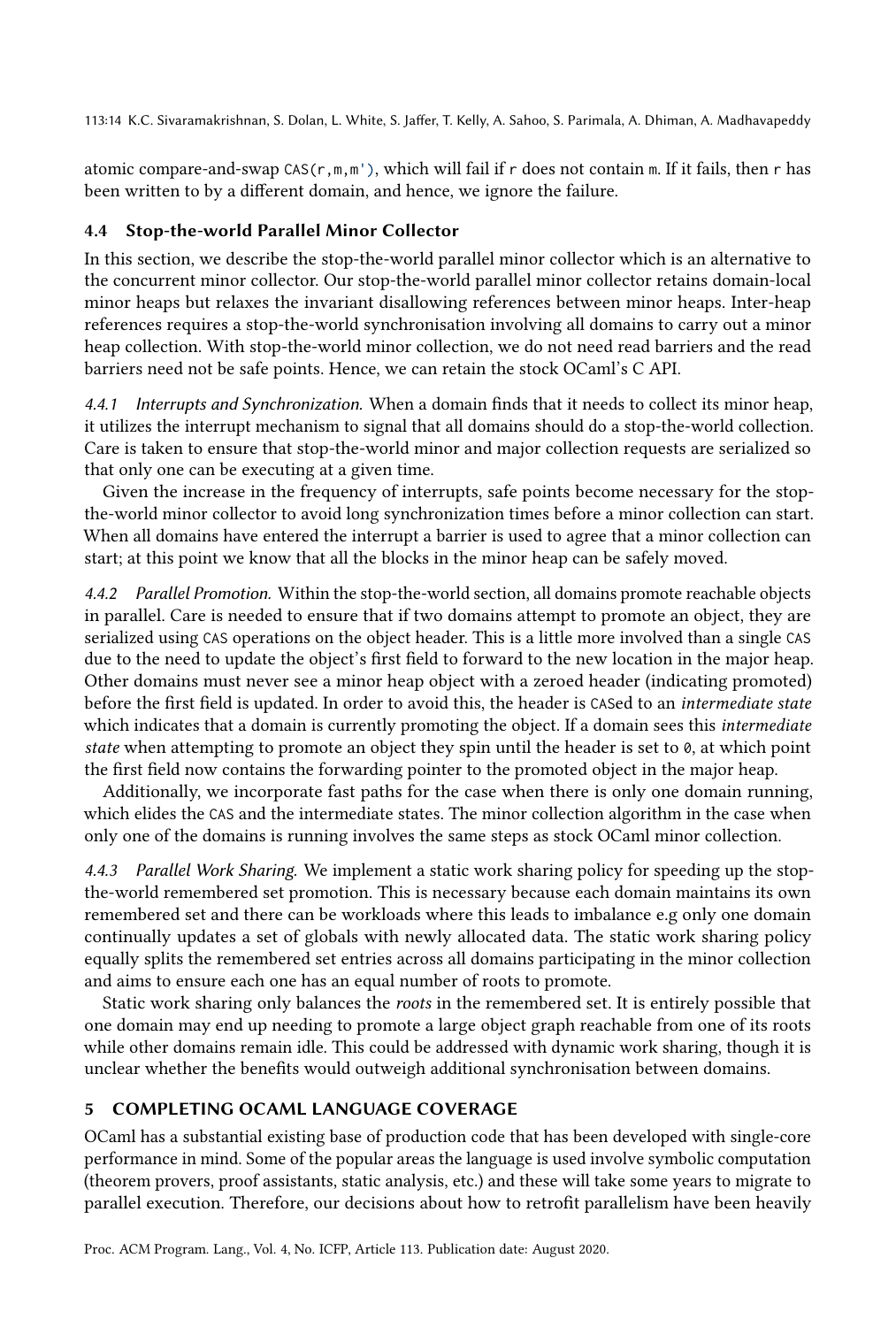influenced by the need to preserve fast single-core performance, as it is impractical to maintain multiple runtimes.

We will now describe the extensions of our GC model needed to handle the complete set of features in OCaml that interface with the GC, paying careful attention to single-core performance to minimise impact on existing code.

### 5.1 Weak References and Ephemerons

Weak references introduce the notion of weak reachability in the heap. An object x is said to be weakly reachable if it is referred to by a weak reference. If x is not also strongly reachable (through normal pointers), the garbage collector may collect x. The weak reference is said to be full if it points to a value, and empty if the value was erased by the GC.

An ephemeron [Bobot 2014; Hayes 1997] is an extension of a weak reference. It consists of a key and a value. The ephemeron weakly points to the key. The value is considered reachable if the ephemeron is reachable and the key is strongly reachable. Observe that ephemerons provide the mechanism to express conjunction of reachability relations, whereas the usual GC mechanism can only express disjunctions. If the key is not strongly reachable, the GC erases the reference to the key and the value. We call this process ephemeron sweeping. OCaml implements weak references as ephemerons with only the key but no value. Hence, we will only discuss ephemerons for the remainder of this section. Ephemerons in OCaml may have more than one key, and the behaviour is that, for the value to be considered reachable, the ephemeron and all of the keys are strongly reachable.

We would like the ephemeron marking and sweeping to also not require synchronizing all of the mutators and GC threads. To this end, each domain maintains a list of ephemerons it has created. This list is incrementally marked and swept by the owning domain concurrently with the execution on other domains. During domain termination, the ephemeron list is appended to a global ephemeron list which is adopted by one of the running domains.

5.1.1 Challenges. Ephemerons bring in several challenges for a concurrent GC. Since the reachability of ephemeron values can only be decided based on whether the keys are strongly reachable, ephemeron marking must be performed after all the domains have finished marking. During ephemeron marking, the domain local list of ephemerons is walked, and for each ephemeron, if the ephemeron and its key are strongly reachable, then the value is marked. Thus marking the ephemeron may introduce additional marking work. This complicates our termination algorithm (Section 3.2.1), as the number of domains with marking work no longer monotonically decreases. Moreover, the ephemeron value when marked may make other ephemerons reachable, which may be on the ephemeron list of another domain. Thus, if ephemeron marking introduces new mark work, we will need to go through another round of ephemeron marking.

OCaml ephemerons provide a get\_key function which returns a strong reference to the key if the key is full (not erased by the GC). This strong reference is obtained by marking the key. If there were no other strong references to the key, then the get\_key operation introduces additional mark work in the current cycle. Hence, just running the mutator may bring in additional mark work and cause a domain to need to mark even though it had previously finished the round's mark work. Only after all of the domains have marked their ephemerons and have not produced any new mark work can we proceed to the ephemeron sweep phase.

5.1.2 Ephemeron Marking. We extend the algorithm presented in Figure 3 to handle ephemeron marking (Figure 7). Due to the strict ordering requirements between ephemeron marking and sweeping, we introduce two phases in the GC – MARK and SWEEP\_EPHE. If a program does not use ephemerons, then the **SWEEP\_EPHE** phase can be skipped. The key idea is this: we say that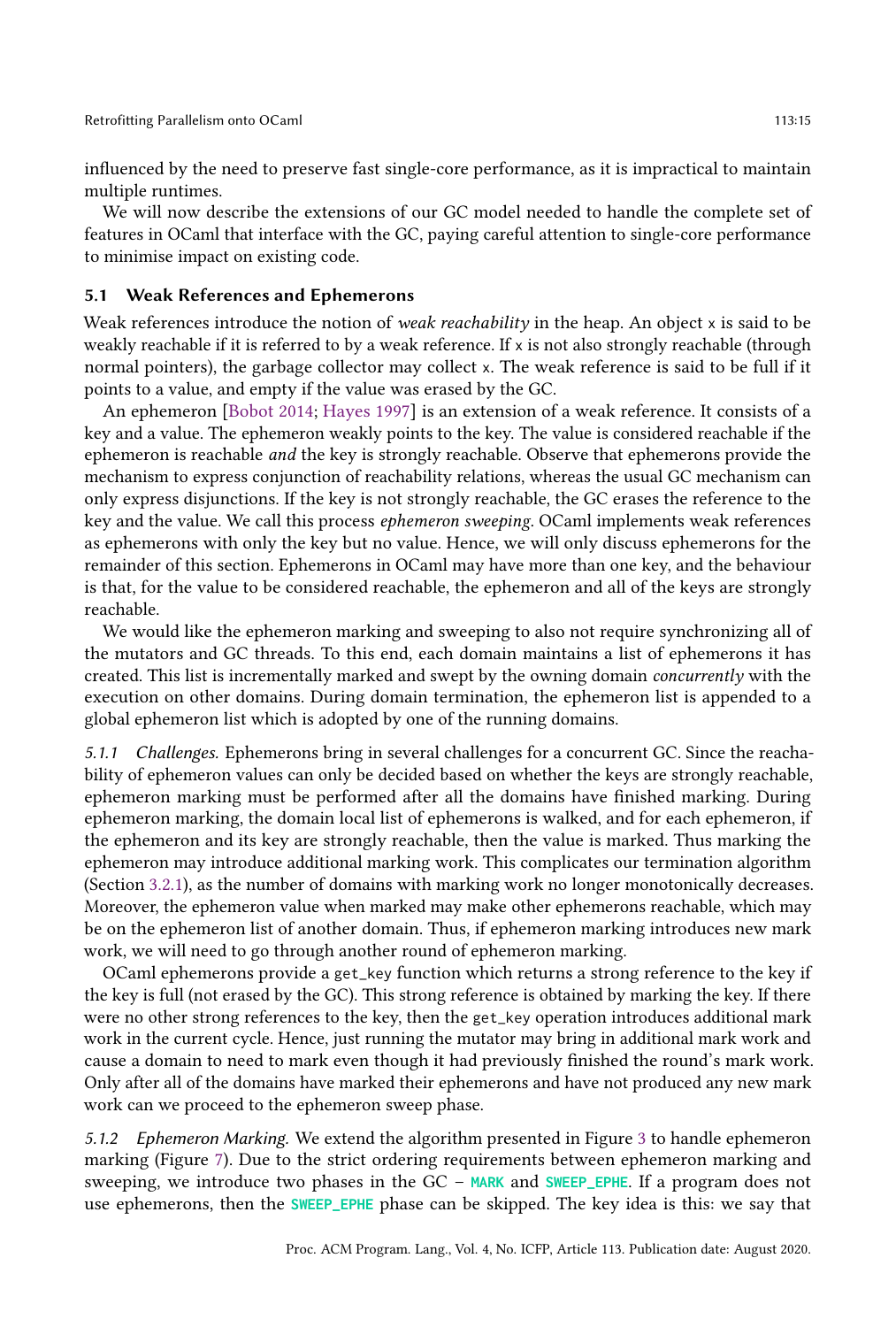113:16 K.C. Sivaramakrishnan, S. Dolan, L. White, S. Jaffer, T. Kelly, A. Sahoo, S. Parimala, A. Dhiman, A. Madhavapeddy

```
/* Assume: pushing an object into an empty mark stack will increment
 [gNumDomsToMark] and set [dlMarkingDone = false]. */
1 def majorSlice ( budget ):
2 budget = sweepSlice (budget)
3 budget = markSlice ( budget )
4 if ( budget && ! dlMarkingDone ):
5 dlMarkingDone = 1
6 atomic :
7 gNumDomsToMark --
8 gEpheRound ++
9 gNumDomsMarkedEphe = 0
10 /* Ephemeron Mark */
11 cached = gEpheRound
12 if (cached > dlEpheRound):
13 budget = markEphe ( budget , cached )
39 barrier :
14 if ( budget && dlMarkingDone )
15 dlEpheRound = cached
16 atomic :
17 if (cached == gEpheRound): 4318 gNumDomsMarkedEphe ++
19 /* Ephemeron Sweep */
20 if ( gPhase == SWEEP_EPHE ):
21 budget = sweepEphe (budget)
22 if ( budget && ! dlSweepEpheDone ):
23 dlSweepEpheDone = 1
24 atomic : gNumDomsSweptEphe ++
25 /* Change Phase */
26 changePhase ()
                                    27 def changePhase ():
                                    28 if ( gPhase == MARK && gNumDomsToMark == 0
                                    29 && gNumDomsMarkedEphe == gNumDoms ):
                                    30 barrier :
                                    31 if ( gPhase == MARK && gNumDomsToMark ==0
                                    32 && gNumDomsMarkedEphe == gNumDoms ):
                                    33 gPhase = SWEEP_EPHE
                                    34 if ( gPhase == SWEEP_EPHE &&
                                    35 gNumDomsSweptEphe == gNumDoms ):
                                    36 runOnAllDoms ( cycleHeap )
                                    37
                                    38 def cycleHeap ():
                                    40 newc . Unmarked = gColours . Marked
                                    41 newc . Garbage = gColours . Unmarked
                                    42 newc . Marked = gColours . Garbage
                                          43 newc . Free = gColours . Free
                                    44 gColours = newc
                                    45 gNumDomsToMark = gNumDoms
                                    46 gEpheRound = gNumDomsMarkedEphe = 0
                                   47 gNumDomsSweptEphe = 0
                                          48 gPhase = MARK
                                   49 dlMarkingDone = dlEpheRound = 0
                                    50 dlSweepEpheDone = 0
                                    51 markNonIncrementalRoots ()
```
Fig. 7. Pseudocode for a slice of major heap work with ephemerons.

an ephemeron marking round is complete when a domain empties its mark stack. If all of the domains are able to mark the ephemerons in the same round and there is no new marking work generated, then the ephemeron marking phase is completed. Importantly, our solution does not require synchronization between each round of ephemeron marking.

For the sake of exposition, we assume that the number of domains (gNumDoms) remains constant. The global gNumDomsMarkedEphe tracks the number of domains that have marked their ephemerons in the current round. The global gNumDomsSweptEphe tracks the number of domains that have swept their ephemerons. The domain-local variable dlSweepEpheDone records whether the current domain has swept its ephemerons. We maintain the global ephemeron round in gEpheRound, and the last round for which a domain has marked its ephemerons in dlEpheRound. All of these variables are initialised to 0 at the start of the major cycle (see cycleHeap).

Whenever a domain empties its mark stack, it increments gEpheRound and sets gNumDomsMarkedEphe to 0 to indicate that no domains have marked ephemerons in the new round (lines  $8-9$ ). Before marking its ephemerons, a domain caches a copy of gEpheRound (line 11). If it completes marking and no new mark work has been generated, then it records that it has completed marking for the cached round (line 15). If another domain had not concurrently emptied its mark stack, then the cached round will be the same as the global round, and the domain increments the global count of domains that have completed marking in this current ephemeron round (lines  $16-18$ ).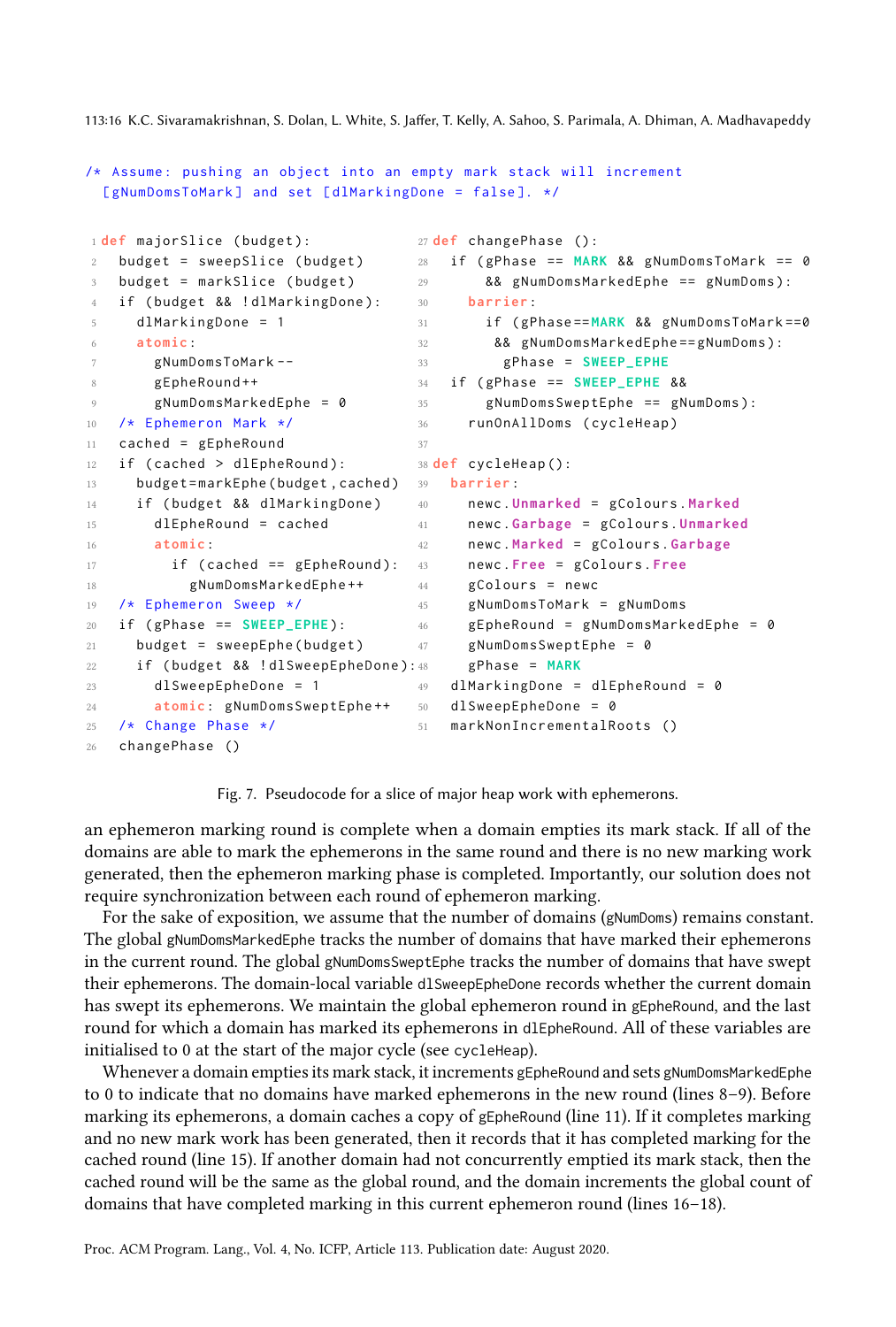5.1.3 Termination. How do we know that marking is done? In each major cycle, gNumDomsMarkedEphe either increases from 0 to gNumDoms or is reset to 0. Because of Ephemeron.get\_key, gNumDomsMarkedEphe == gNumDoms and gNumDomsToMark == 0 can both be simultaneously true, however, running the mutator may create new mark work. This increments gNumDomsToMark, which will in turn necessitate an additional round of ephemeron marking. Hence, we check the termination condition again in a global barrier to verify that new mark work has not been created before switching to the SWEEP\_EPHE phase (lines 28 - 33). We have verified the implementation of the major slice work and termination in SPIN model checker [Holzmann 1997].

5.1.4 Ephemeron Sweeping. Sweeping ephemerons is comparatively simple. Each domain sweeps its ephemerons, clearing keys and values if necessary and increments gNumDomsSweptEphe. This variable monotonically increases to gNumDoms, at which point we cycle the major heap.

### 5.2 Finalisers

Each domain maintains a domain-local list of finalisers that it has installed, and handles finalization locally. OCaml has two variants of finalisation function:

```
val finalise : (a -> unit) -> a -> unit
val finalise_last : ( unit -> unit ) -> a -> unit
```
finalise applies the higher-order function on the object being finalised, and the function may revive the object by storing it in a global variable. Hence, as part of finalisation, the object is marked. Hence, these finalisers are marked to run when gNumDomsToMark first goes to 0, but before any of the domains start marking ephemerons. Due to Ephemeron.get\_key, we need a barrier to move from the main marking phase to marking finalisers.

The finalise\_last finalisers do not get hold of the object being finalised. OCaml finalises them after all the marking has been completed for this major cycle i.e., after we enter **SWEEP\_EPHE** phase. Similar to the other cases, we maintain a global variable each to keep track of the number of domains that have run their finalise and finalise\_last finalisers. These variables are initialised to 0 and monotonically increase to gNumDoms. These variables are consulted before moving to the next corresponding GC phase. This mirrors the stock OCaml behaviour. The pseudocode for major slice with ephemerons and finalisers can be found in the Appendix A of the technical report [Sivaramakrishnan et al. 2020].

### 5.3 Lazy Values

OCaml has support for deferred computations through the use of lazy values, which interact with the GC. In stock OCaml, a lazy value 'a Lazy.t has one of the following representations:

- A block of size 1 with Lazy tag with a closure of type unit  $\rightarrow$  'a in the first field.
- A block of size 1 with Forward tag with the computed value of type 'a in the first field.
- The computed value of type  $'a^1$ .

When a lazy value with Lazy tag and closure f is forced, the field is first updated to **fun** () -> raise Undefined, so that recursive forcing of a lazy value raises an exception. Then, the deferred computation f is evaluated. If f raises an exception e, then the computation is replaced with **fun** () -> raise e. Otherwise, the mutator modifies the header to Forward and updates the first field to the result. Whenever the GC finds a reference to a Forward object, it may short-circuit the reference to directly point to the object.

This scheme is incompatible with a concurrent GC since the mutator modifying the word sized header may race with a GC thread which is marking the object, leading to one of the writes being

<sup>&</sup>lt;sup>1</sup>We elide a subtlety with floats for the sake of exposition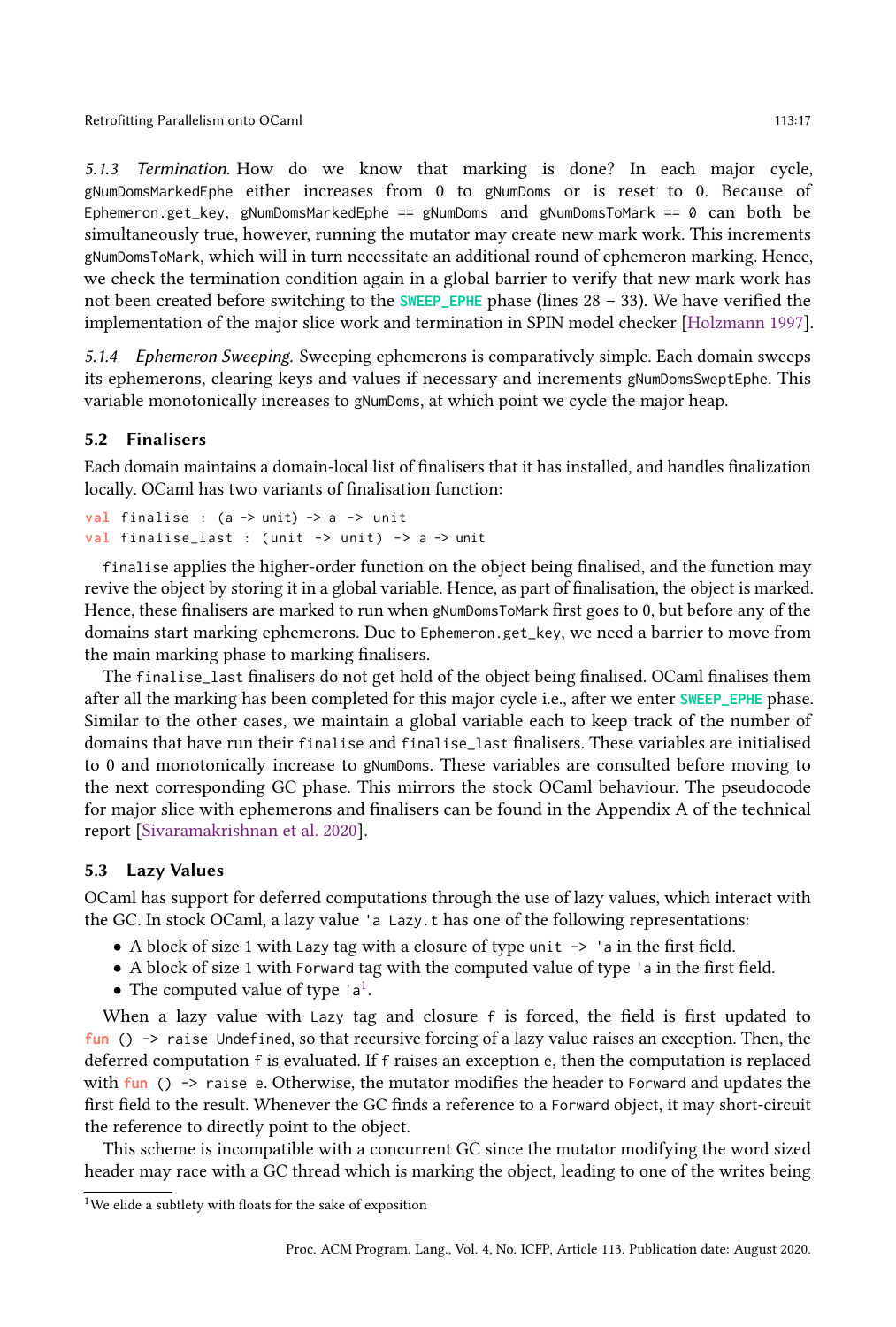113:18 K.C. Sivaramakrishnan, S. Dolan, L. White, S. Jaffer, T. Kelly, A. Sahoo, S. Parimala, A. Dhiman, A. Madhavapeddy

lost. Moreover, the writes to update the header to Forward and the field to the result of the deferred computation are non-atomic. Hence, one of the two domains concurrently forcing a lazy may witness one of the writes but not the other, leading to violation of type safety (segmentation fault). Moreover, given that the deferred computation may perform arbitrary side effects, it would be undesirable to duplicate the effects when two domains concurrently force a lazy value.

For Multicore OCaml, we have redesigned lazy values to make them safe for concurrent mutators and GC threads. We introduce a Forcing tag to indicate a lazy value currently being forced. When forcing a Lazy tagged lazy value, the tag is first updated to Forcing using a CAS. Then, the first field is updated to store the identifier of the current domain. Following this, the deferred computation is evaluated.

If the deferred computation encounters a lazy value with Forcing tag and the domain identifier in the first field matches the current domain identifier, then it indicates recursive forcing of this lazy value. If the domain identifiers are different, then it indicates concurrent forcing of this lazy by more than one domain. In both of these cases, we raise the Undefined exception.

If the computation results in a value, the first field is updated with the result, and the tag is now updated to Forward using a CAS. If the computation results in an exception, the first field is updated to a closure which when evaluated raises the same exception. Then, the tag is reset to Lazy using a CAS so that subsequent forcing of this lazy value raises the Undefined exception. The GC also marks Lazy and Forcing tagged objects with a CAS to handle the race between the mutator and the GC. Multicore-safe lazy still uses the same object layout as stock OCaml,

```
let rec safe_force l =
  match Lazy . try_force l with
  | None ->
    (* emits PAUSE instruction on x86 *)
    Domain . Sync . cpu_relax ();
    safe_force l
  | Some v -> v
```
Fig. 8. Safely performing memoized computations in a concurrent setting

but uses two CASes in the mutator and one CAS for GC marking each lazy value.

This design permits the common case of using lazy values for memoization in a concurrent setting. Given that we can distinguish between concurrent and recursive forcing of a lazy value, Multicore OCaml provides a Lazy.try\_force: 'a Lazy.t -> 'a option primitive which behaves similar to Some (Lazy.force l) except that it returns immediately with None if the lazy value l is already being forced concurrently by another domain. Using Lazy.try\_force, one may safely access memoized computations by busy-waiting, for example, as shown in Figure 8.

#### 5.4 Fibers

Multicore OCaml supports lightweight concurrency through language-level threads implemented using runtime support for heap-allocated, dynamically resized, stack segments (fibers) [Dolan et al. 2018b]. While the language support for concurrency is beyond the scope of the paper, care has to be taken towards the interaction between the concurrent GC and fibers. Multicore OCaml uses a deletion barrier which requires that the program stack be scanned at the start of the cycle. Since fibers are program stacks, before switching control to a fiber, all the objects on the fiber stack must be marked. This can lead to a race between a mutator wanting to switch to a fiber and other domains marking the fiber stack. Whenever a fiber stack is being scanned for marking, we obtain a lock on the fiber. If a mutator attempts to switch to a locked fiber, it spin waits until marking is complete. If a GC thread attempts to mark a locked fiber, it skips marking since the fiber is being marked.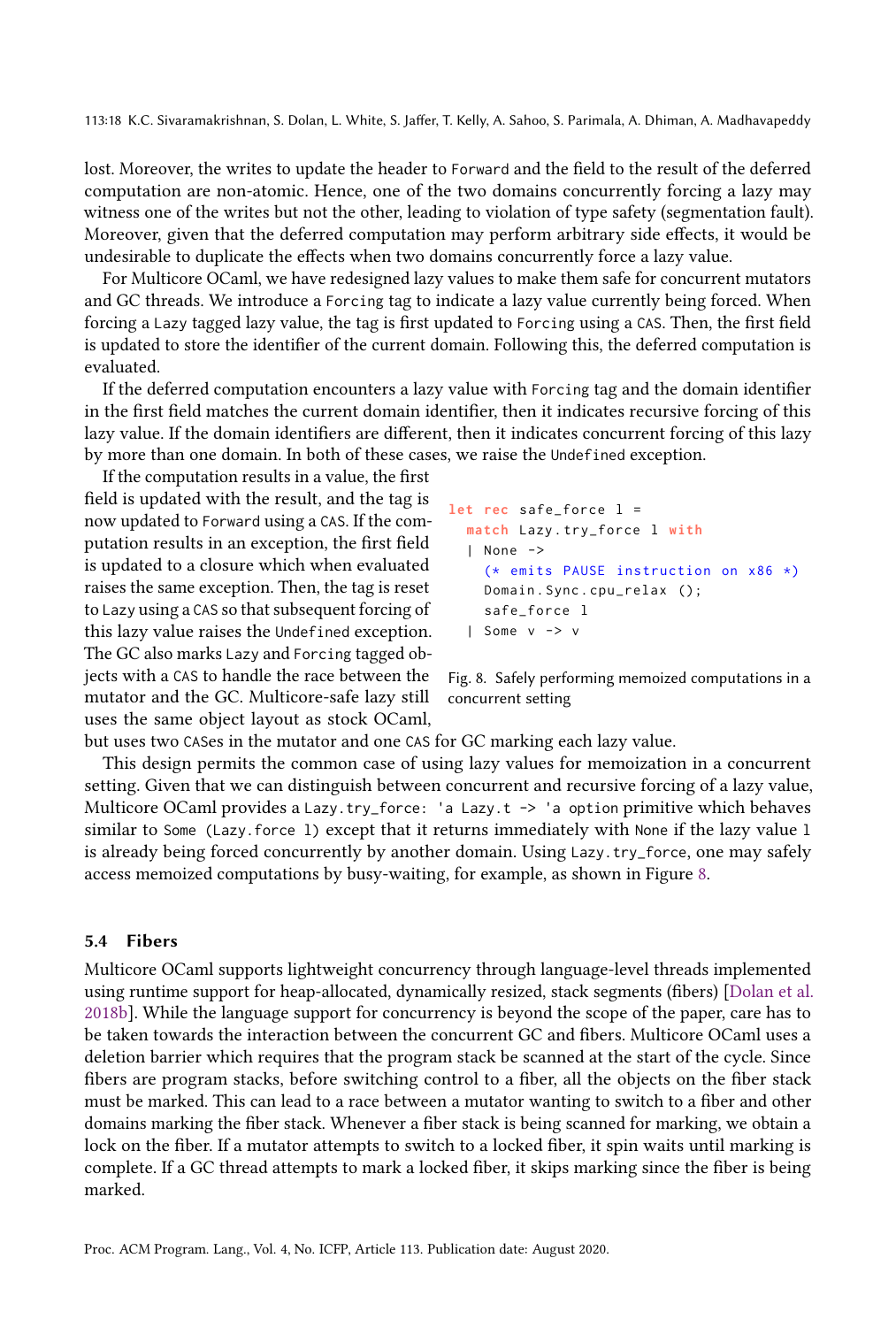### 6 EVALUATION

In this section, we evaluate the performance of the two Multicore OCaml GC variants against the requirements listed in Section 1.3. We have implemented the multicore support by extending the OCaml 4.06.1 compiler.

The performance evaluation was performed on a 2-socket, Intel®Xeon®Gold 5120 x86-64 server, with 28 physical cores (14 cores on each socket), and 2 hardware threads per core. Each core runs at 2.20GHz and has 32 KB of L1 data cache, 32 KB of L1 instruction cache and 1MB of L2 cache. The cores on a socket share a 19.25 MB L3 cache. The server has 64GB of main memory and runs Ubuntu 18.04.

Since pause time measurements are sensitive to the operating system scheduling, we carefully set up the machine to eliminate measurement noise. We disable hardware threads, powersave and force a constant frequency of 2.20GHz. We isolate 12 physical cores on each socket using Linux isolcpus for benchmarking. The kernel will not schedule any processes on these isolated cores unless explicitly requested. Thus, we have 12 cores each on 2 NUMA domains for benchmarking.

#### 6.1 Sequential Performance

In this section, we analyse the performance of sequential OCaml programs on OCaml 4.06.1 (Stock), Multicore OCaml with the concurrent minor GC (ConcMinor) and the stop-the-world parallel minor GC (ParMinor). We ran Stock with default GC settings (next-fit collector, compaction is enabled).

Our aim is to determine whether unmodified sequential programs (modulo the changes required for the C API on the ConcMinor variant) running on the multicore variants retain throughput (running time) and latency (GC pause times). The sequential benchmark suite comprises of a mix of workloads including parsers (menhir, setrip, yojson), utilities (cpdf, decompress), option pricing (lexifi-g2pp), ray tracer (minilight), concurrency (\*lwt\*), bioinformatics (fasta, knucleotide, revcomp2, regexredux2), numerical analysis (matrix\_multiplication, LU\_decomposition), and simulation (game\_of\_life, nbody). The programs were run one after the other on one of the isolated cores with no other load on the machine.

6.1.1 Throughput. Figures 9a, 9b and 9c respectively show the normalized running time, the normalized maximum major heap size and the normalized major collection count of the sequential benchmarks on Multicore OCaml with Stock OCaml running time as the baseline.

On average (using geometric mean of the normalized running times), ConcMinor and ParMinor are 4.9% and 3.5% slower than Stock, respectively. ConcMinor is slower than ParMinor due to the overhead of the read barrier. This overhead itself manifests in two ways. First is the additional instructions that ConcMinor will have to execute over ParMinor. Secondly, since the read barrier is inlined at reads, the additional instructions tend to affect instruction cache efficiency. We have also observed that additional instructions due to read barrier in tight loops sometimes tend to disable or enable micro architectural optimisations, which tend to affect overall running time by a few percentage points. Hence, we believe that observed overheads are within reasonable bounds.

Focussing on specific benchmarks, pidigits5 on Stock is 2.9× slower than the both of the multicore variants. This is due to the fact that pidigits5 allocates 12.7GB in the major heap in total, most of which are short-lived. This causes Stock to schedule 895 compactions and the benchmark spends 50% of its running time in the kernel allocating and freeing memory. By turning off compaction for pidigits, the runtime reduces to 2.21 seconds which is  $5\%/9\%$  faster than ConcMinor(ParMinor).

On the other side, game\_of\_life on multicore variants is 20% slower than Stock. game\_of\_life uses exceptions to encode the behaviour on out-of-bounds array access. Exceptions in the multicore variants are more expensive than Stock for two reasons. Firstly, the dedicated exception pointer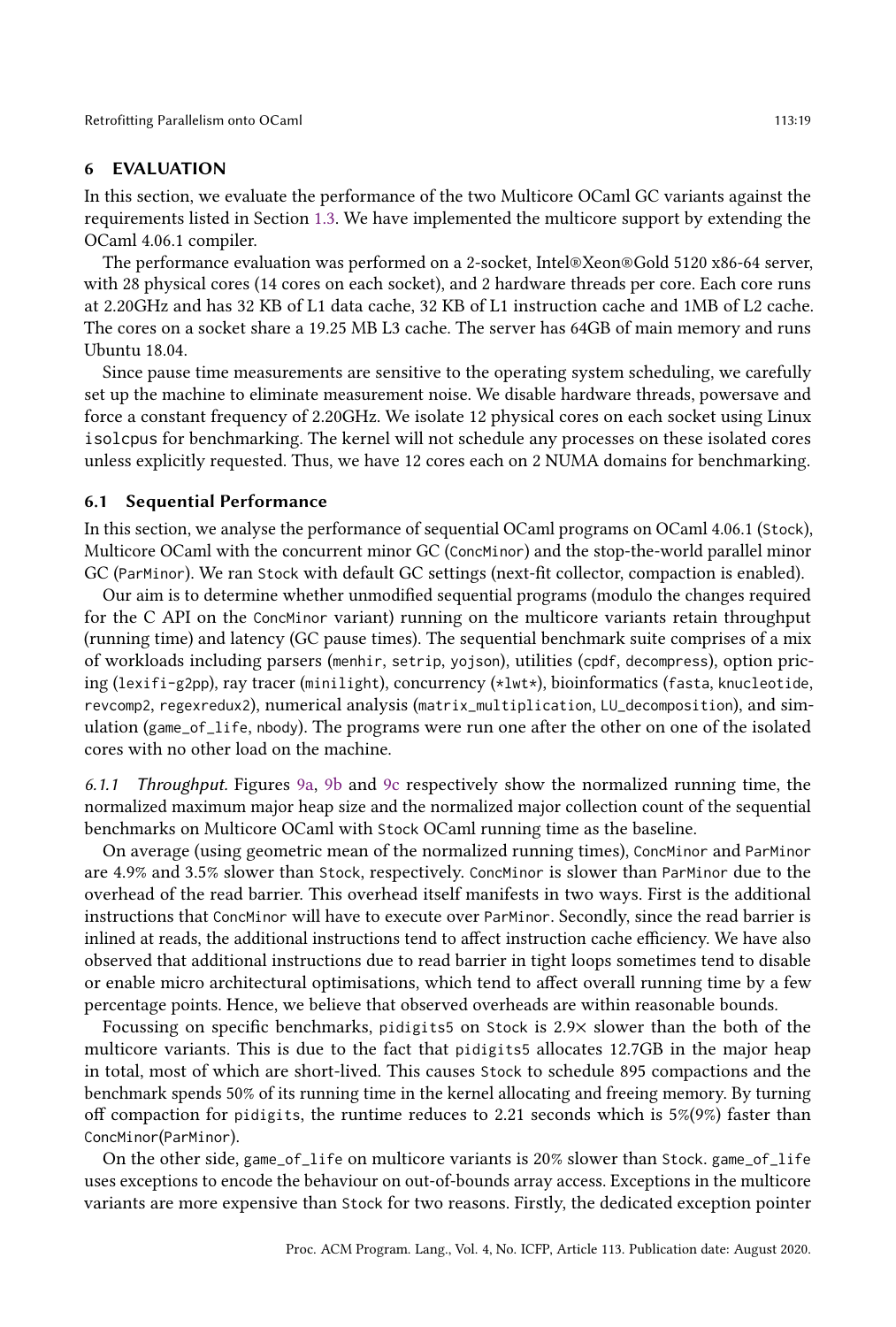

113:20 K.C. Sivaramakrishnan, S. Dolan, L. White, S. Jaffer, T. Kelly, A. Sahoo, S. Parimala, A. Dhiman, A. Madhavapeddy

(a) Normalized runtime. Baseline is Stock OCaml whose running time in seconds is given in parenthesis.



(b) Normalized maximum major heap size. Baseline is Stock OCaml whose maximum major heap size in MB is given in parenthesis.



(c) Normalized major collection count. Baseline is Stock OCaml whose major collection count is given in first component in the parenthesis. The second component is the total allocation in the major heap in MB for Stock OCaml.

Fig. 9. Throughput of unmodified sequential OCaml programs on Multicore OCaml

Proc. ACM Program. Lang., Vol. 4, No. ICFP, Article 113. Publication date: August 2020.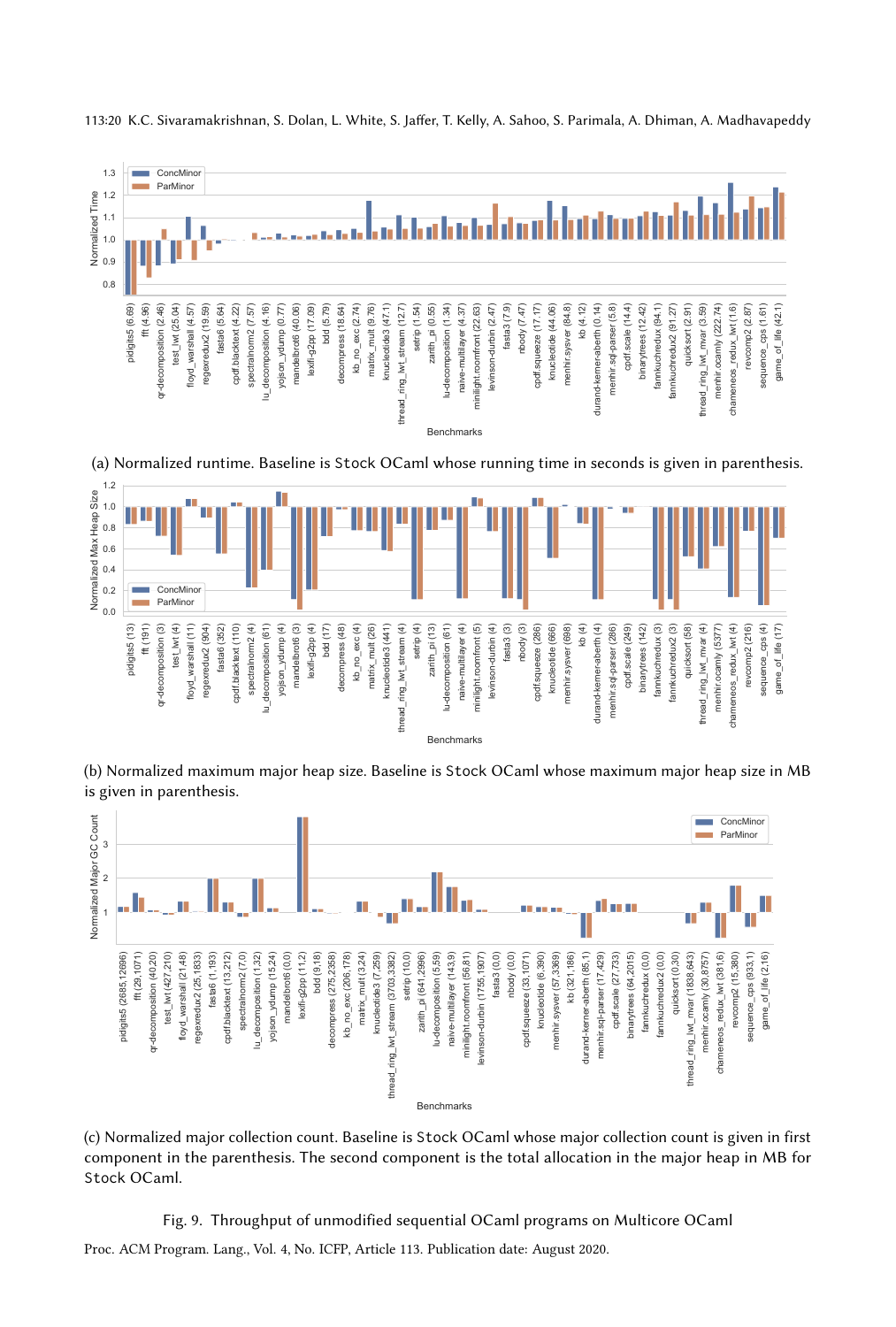register on x86-64 is now used for the pointer to the domain-local runtime structure, which holds the domain-local state including the exception pointer. Secondly, due to fibers in the multicore runtime, the stacks need to move to grow on stack overflow, unlike Stock. While Stock uses absolute addresses into the stack for exception pointers, we use relative addressing to encode the exception pointer to avoid rewriting the exception pointer when stacks are moved. Hence, the multicore variants need to execute additional instructions for setting up the exception handler and raising exceptions. We verified this by rewriting the benchmark using an optional type to capture the exception behaviour and the performance matches that of Stock. We experimented with the idea of retaining the dedicated exception pointer register in addition to the register for domain-local runtime state. In this case we observed performance that was generally worse; there was increased register pressure and consequently more spilling. Implementing absolute addressing for exceptions in the multicore variants would improve performance of exceptions, while making the (rarer) stack move operations slower.

On average, ConcMinor and ParMinor use 54% and 61% less memory than Stock (Figure 9b). Many of the benchmarks where the multicore variants do better than Stock do not use much memory. However, multicore variants do better even on those benchmarks that allocates a lot of memory. For example, menhir. ocamly uses a maximum heap size of 5.3 GB on Stock and the multicore variants consume 3.3 GB. The next-fit collector that we use in Stock is susceptible to fragmentation whereas the size-segmented free list used in the multicore variants are tolerant to fragmentation. We ran the benchmark with first-fit collector and the benchmark did not terminate after 30 minutes. With the new best-fit collector which was added in OCaml 4.10.0, the benchmark runs in 250 seconds and consumes 3.3 GB, which matches the behaviour of multicore variants. The results show that the runtime and memory usage of sequential OCaml programs on the multicore variants is competitive with stock OCaml.

In our experiments, we use the same minor heap size (the OCaml default of 2 MB) for all the three variants. We observed that all the three variants allocate similar amount memory in the major heap. The average difference was less than 1%. Hence, we report only the total allocations in the major heap for Stock (Figure 9c). We observe that the multicore variants tend to do a few more major collections than Stock. Although the variants allocate similar amounts of memory in the major heap, the allocators are different between Stock and the multicore variants, and vary in the amount of fragmentation in the heap. This induces differences in the GC major slice scheduling algorithm causing more major collections in the multicore variants.

6.1.2 Latency. Figure 10a and 10b shows the maximum and 99.9th percentile GC pause times of unmodified OCaml programs running on the different variants. We observe that both of the multicore variants remain competitive with Stock.

The most unresponsive benchmark is menhir.ocamly where the maximum pause times are 1125 ms, 689 ms and 635 ms on Stock, ParMinor (39% lower than Stock) and ConcMinor (44% lower then Stock). There are a number of benchmarks whose maximum pause times are over 10 ms. We observed that in all of these programs, the maximum pause time is attributed to a large slice of major GC work.

While the GCs are incremental, the runtime computes a *mark slice budget*, the amount of incremental work (in memory words) that should be done in each cycle. The budget is computed based on the space overhead setting (percentage of memory used for live data), the current size of the major heap, the allocations since the last major slice, and a summarised history of work done in previous slices. In these benchmarks, there is a large amount of allocation since the last slice of major work, which causes the runtime to compute a very large budget, which in turn causes the large pause times. However, such huge imbalances are rare events. We can observe that the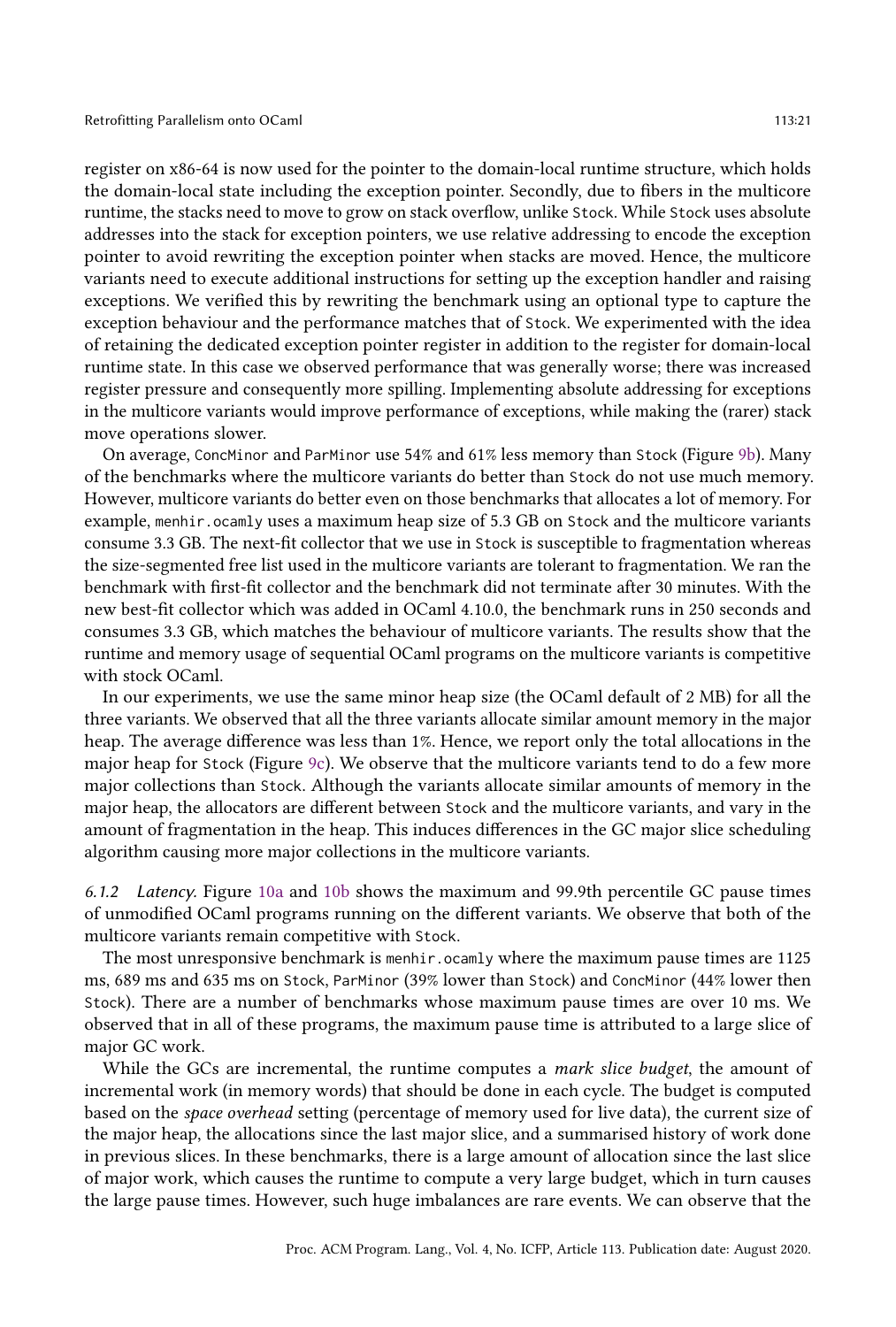

#### 113:22 K.C. Sivaramakrishnan, S. Dolan, L. White, S. Jaffer, T. Kelly, A. Sahoo, S. Parimala, A. Dhiman, A. Madhavapeddy

(b) 99.9th percentile GC pause times.

Fig. 10. GC Pause times of unmodified sequential OCaml programs

99.9th percentile pause times are much better than the maximum pause times. For menhir.ocamly, 99.9th percentile pause times for Stock, ConcMinor and ParMinor are 47 ms, 155 ms and 171 ms, respectively.

While these benchmarks are not interactive programs, the large pause times observed are antithetical to the common wisdom that OCaml is suitable for interactive programs. Are these large pause times indicative of the fundamental lack of responsiveness in the GC design or are they an artefact of the GC pacing algorithm? OCaml does not have an explicit setting for responsiveness; the space overhead parameter controls memory usage and only indirectly affects the pause times. We first observed that increasing the space overhead did not bring down the maximum pause time in menhir.ocamly.

We experimented with a threshold for the maximum budget for a mark slice. The threshold was chosen such that no major slice is longer than roughly 10 ms on the benchmarking machine. Without the maximum budget, menhir. ocamly on ConcMinor completed in 213 s, with a maximum major heap size of 3.3 GB and a maximum latency of 635 ms. With the maximum budget, the benchmark completed in 203 s, with a maximum major heap size of 6.07 GB and a maximum latency of 10 ms. While this approach will not ensure that the space overhead constraints are met, we are able to trade space for improvements in both the running time as well as maximum latency. This illustrates that our GC design does not fundamentally lack responsiveness.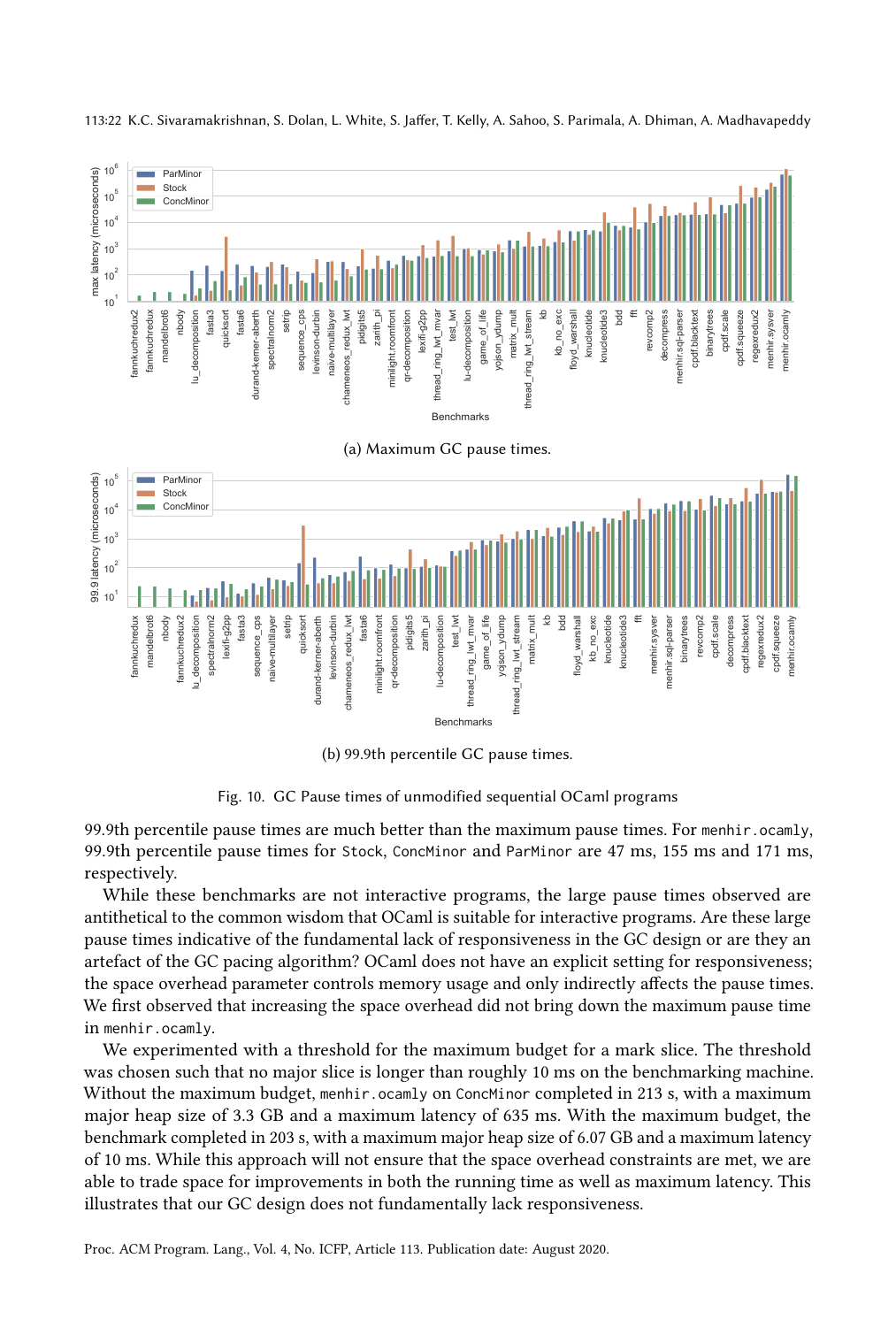

Fig. 11. Speedup of parallel benchmarks. The baseline running time in seconds is given in the parenthesis next to the benchmark name. The line parallel to the x-axis is at y=1.

### 6.2 Parallel Benchmarks

With parallel benchmarking, our aim is to determine whether the multicore variants scale with additional cores, and how the GC pause times are affected by additional core count. Our parallel benchmark suite is composed of numerical kernels (LU\_decomposition, matrix\_multiplication, spectralnorm2), ray tracing (minilight), GC stress test mirroring real workloads (binarytrees5), Zlib compression and decompression (test\_decompress), simulations (game\_of\_life, nbody), allpairs shortest path algorithm (floyd\_warshall) and Mandelbrot set plotting (mandelbrot6).

As mentioned earlier, we had isolated 12 cores each on the two sockets in the server. We ran each benchmark with the same input at different domain counts. For the domain counts less than or equal to 12, we pin them to the same socket using Linux taskset command. By default, Linux allocates pages in the same NUMA domain as the process generating the request. Hence, pinning the domains to the same NUMA domain minimises NUMA effects. For domain counts greater than 12, they are allowed to span both sockets.

Figure 11 shows the speedup of the multicore variants. The baseline for speedup is the fastest sequential version of the program. The results show that ParMinor scales linearly for floyd\_warshall, game\_of\_life and spectral\_norm, whereas ConcMinor scales linearly only for spectral\_norm. All of these benchmarks have a number of iterations with parallelisable work available in each iteration. In each iteration, the master domain farms out the work to the worker domains over a point to point channel data structure and synchronizes with the workers at the end.

In the case of ConcMinor, since the channels themselves are shared between the domains, they are in the major heap. When the master adds work in the channel, a pointer is created from the channel in the major heap to the work in the master domain's minor heap arena. When the worker fetches the work, it faults on the read and has to send an interrupt to the master domain to promote the work to the major heap. Until the master finishes promoting the work, the worker sits idle. This causes the gradual tapering out of speedup with increasing domain count. The master can eagerly promote the work, but this too has non-trivial overheads since at least the roots have to be scanned to ensure that there are no dangling references to the promoted object (Section 4.3.3). On the other hand, in the case of ParMinor, the worker directly reads the work item from master's minor heap arena. The other benchmarks have large non-parallelisable sections which causes sublinear speedup. Overall, when there is parallelisable work available, Multicore OCaml can effectively parallelise it.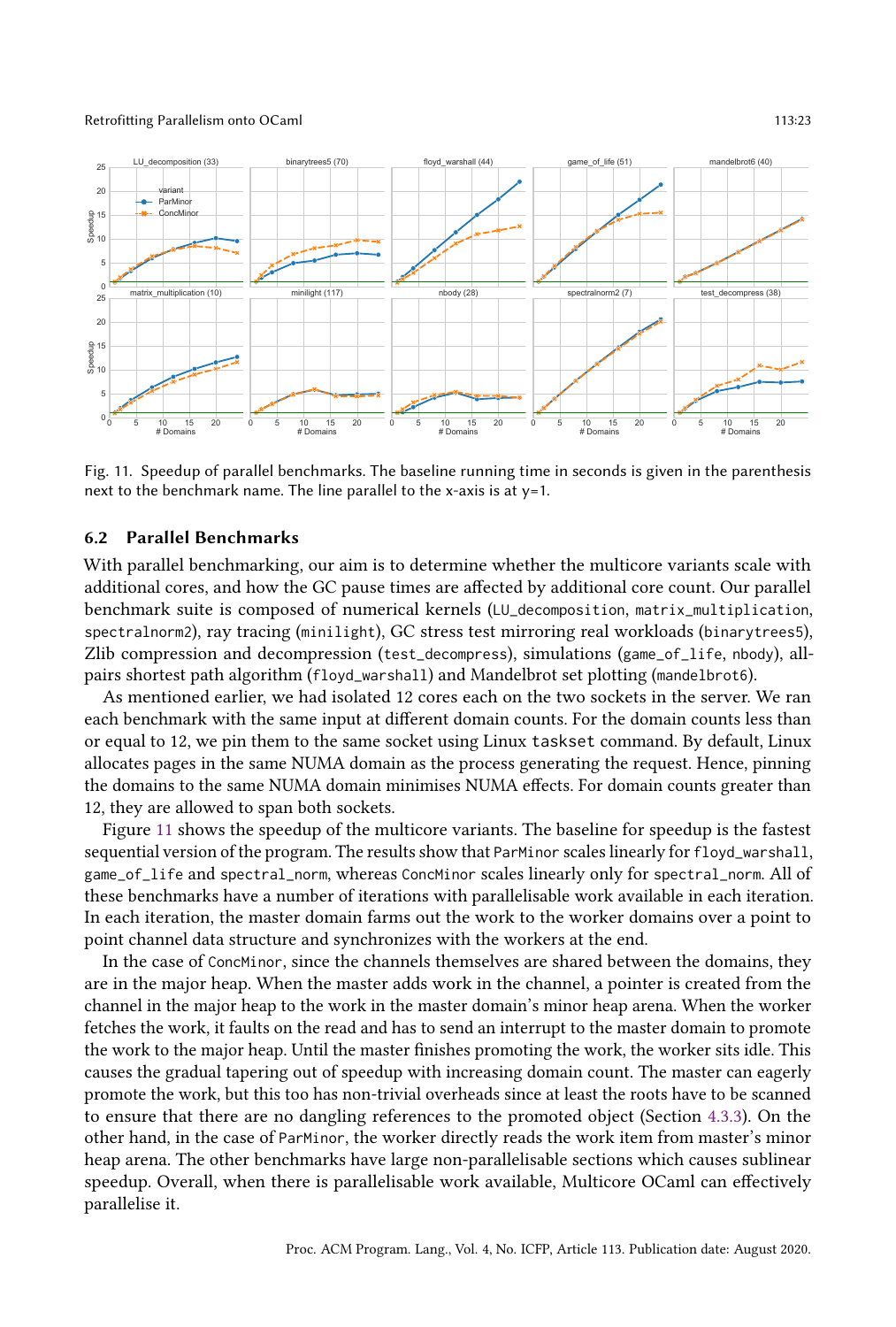113:24 K.C. Sivaramakrishnan, S. Dolan, L. White, S. Jaffer, T. Kelly, A. Sahoo, S. Parimala, A. Dhiman, A. Madhavapeddy

| <b>Benchmark</b>      | Major GCs |          | Minor GCs |        | Major Allocs (MB) |          | Max Heap (MB) |          |
|-----------------------|-----------|----------|-----------|--------|-------------------|----------|---------------|----------|
|                       | Conc      | Par      | Conc      | Par    | Conc              | Par      | Conc          | Par      |
| LU_decomposition      | 98        | 15       | 66402     | 83469  | 141               | 134      | 100           | 101      |
| binarytrees5          | 20        | 17       | 14084     | 17800  | 8088              | 7729     | 5124          | 7752     |
| floyd_warshall        | 15        | 15       | 409       | 424    | 19                | 13       | 13            | 13       |
| game_of_life          | 3         | 3        | 2         | 9      | 12                | 12       | 12            | 12       |
| mandelbrot6           | $\theta$  | $\theta$ | $\theta$  | 0      |                   |          |               |          |
| matrix_multiplication | $\theta$  | $\theta$ | $\Omega$  | 0      | $\theta$          | $\theta$ | 24            | 24       |
| minilight             | 44        | 6        | 116433    | 210146 | 272               | 249      | 48            | 166      |
| nbody                 | 1         | 1        |           | 2      | $\Omega$          | $\Omega$ | $\Omega$      | $\Omega$ |
| spectralnorm2         | 12        | 6        | 8249      | 10152  |                   |          | 3             | 5        |
| test_decompress       | 16        | 4        | 22177     | 24218  | 5157              | 3693     | 2239          | 3851     |

Table 1. GC statistics for parallel benchmarks with 24 domains.



Fig. 12. Maximum GC pause times of parallel benchmarks.

Table 1 presents the GC statistics for the benchmark runs with 24 domains. We observe that ParMinor performs more minor GCs than ConcMinor. In the case of ParMinor whenever the heap arena of a domain fills up, the domain forces all the other domains to also collect their minor heaps. This issue can be fixed by having the domains request large pages for allocations from a contiguous minor heap space such that the minor collection is only performed when all of the minor heap is full. We also observe that ConcMinor allocate more in the major heap. This is due to the fact that any work that is shared between the domains need to be promoted to the major heap, whereas ParMinor can share without promotion.

Figure 12 shows the maximum GC pause times for the parallel benchmarks with increasing number of domains. We observe that the pause times of both the collectors are tolerant to increase in the number of domains. The maximum pause times remains the same or increases only marginally with increasing domain count. The worst case pause times for ParMinor is on test\_decompress (170 ms at 12 domains) and ConcMinor is on binarytrees5 (76 ms at 20 domains). For comparison, the maximum pause time for the sequential versions of the benchmarks on Stock OCaml are 43 ms for test\_decompress and 94 ms for binarytrees5. Hence, the observed maximum latency numbers are within acceptable bounds.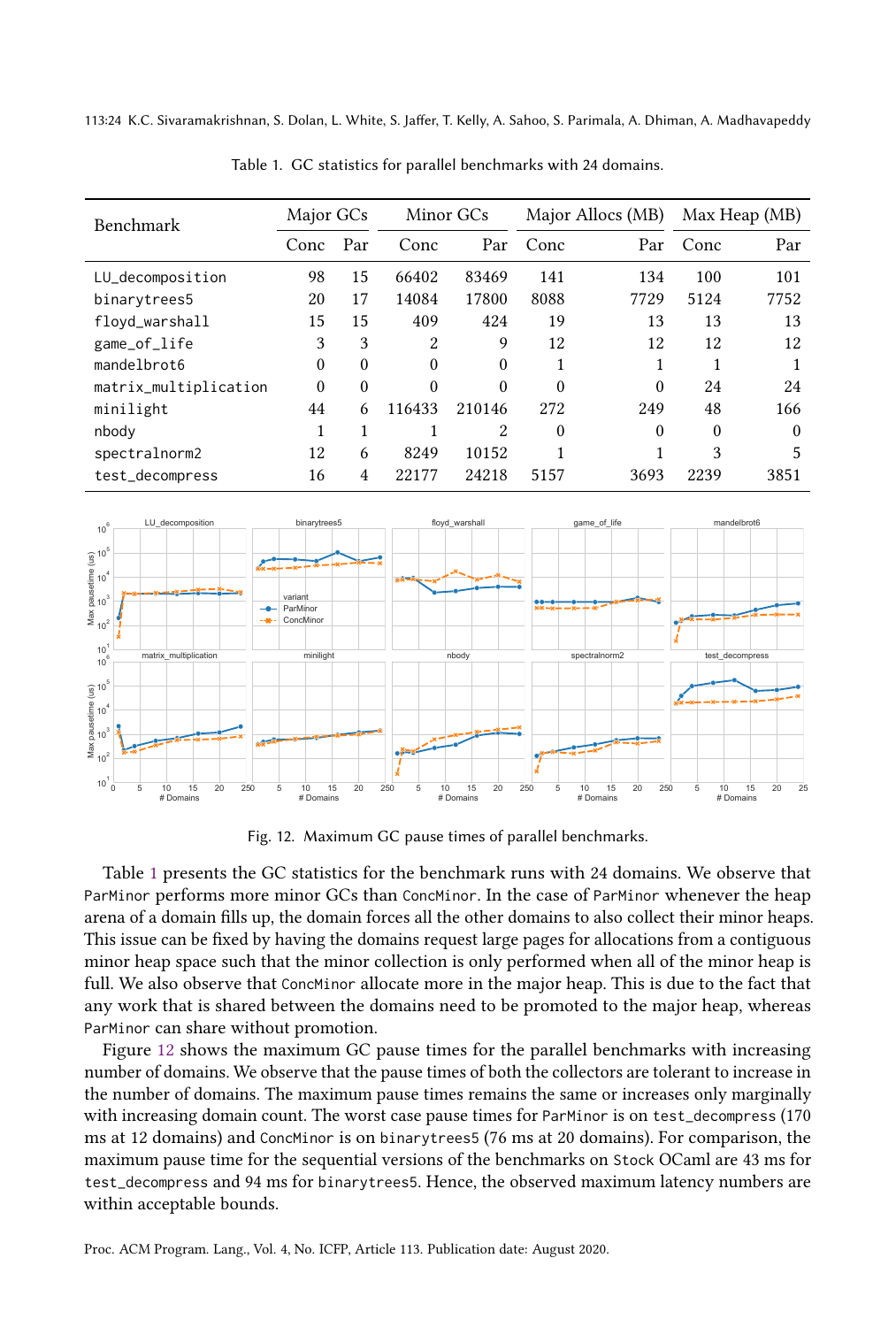The maximum pause times were observed when a domain finishes a minor cycle and then runs a slice of the major heap work where it broadcasts a request for a stop-the-world barrier. An immediate improvement would be to separate out minor collection from the major slice work, as is the case in Stock, so that they are performed in two separate pauses. Hence, there is room for further improvements in pause times.

### 7 DISCUSSION

As we noted at the beginning of this paper, bringing parallelism to OCaml required us to find a point in the GC design space where sequential single core performance can be preserved but still introduce scalable parallelism as an option to OCaml developers. In this section, we will discuss the difficult design decisions that relate to this task of retrofitting parallelism onto an existing venerable functional language with a large existing codebase.

The core OCaml language had to be constrained in surprisingly few places where it exposed too much of the single-core internals. The Obj module from the standard library is the biggest culprit; even though it is advertised as "not for the casual user", it is often used in the result of extracted code (e.g. from Coq) and the compiler itself. We primarily only had to remove two operations which update the header field of an object  $-\theta$ bj.set\_tag and  $\theta$ bj.truncate. These operations conflict with concurrent GC threads non-atomically marking the object. Alternative primitives are provided that expose higher level functionality for some of the common use cases found.

Most of the changes elsewhere happened towards the parts of the language involving interfacing with the outside world. Signal handling, parts of the FFI, and marshalling required some modifications to make their semantics more robust in the face of parallelism, primarily by removing race conditions or shared state. In most cases, we simply had to tighten up the definition of allowable behaviour: for example, named callbacks to OCaml from C can no longer be mutated once registered using the raw pointer returned. We found no cases of this causing a problem in real world code.

The more advanced language features that had to be adapted for Multicore OCaml (ephemerons, lazy values and finalisers) are designed to minimise single-core performance impact. For example, lazy values introduce just two CAS operations into the value-forcing path, but none if already forced. Given that lazy values are introduced to memoize expensive computations the cost of the (almost always uncontended) CAS gets amortized. Multicore OCaml does not support compactions. We observed in our experiments that the size-segmented multicore allocator is more tolerant to fragmentation and performs as well as the best-fit collector added in OCaml 4.10.0 on menhir.ocamly. The result of this careful design is that OCaml users should be able to move gradually over to adopting multicore parallelism, without finding regressions (either semantically or performance-wise) in their existing large codebases.

When assessing the performance impact of our designs, we had to construct a micro- and macrobenchmark suite that is assembled from the wider OCaml community (primarily by extracting representative samples from the opam package manager). We immediately observed the difficulty of even small backwards compatibility changes between stock and multicore OCaml being difficult to adapt to in our own evaluations.

One primary culprit was the C API changes required by our original concurrent minor collector, which motivated us to build alternative designs to firmly determine the cost of adding read barriers. As we showed in our evaluation (ğ6), we found that our stop-the-world parallel minor collector that did not require changes to the OCaml FFI maintained extremely low pause times and good throughput. This happy result means that the multicore OCaml retrofit can be integrated into the mainstream OCaml distribution with very few user-observable compatibility concerns.

Multicore OCaml has also chosen to separate parallelism at the runtime level from concurrency at the language level. There is active research ongoing into various ways to integrate concurrency into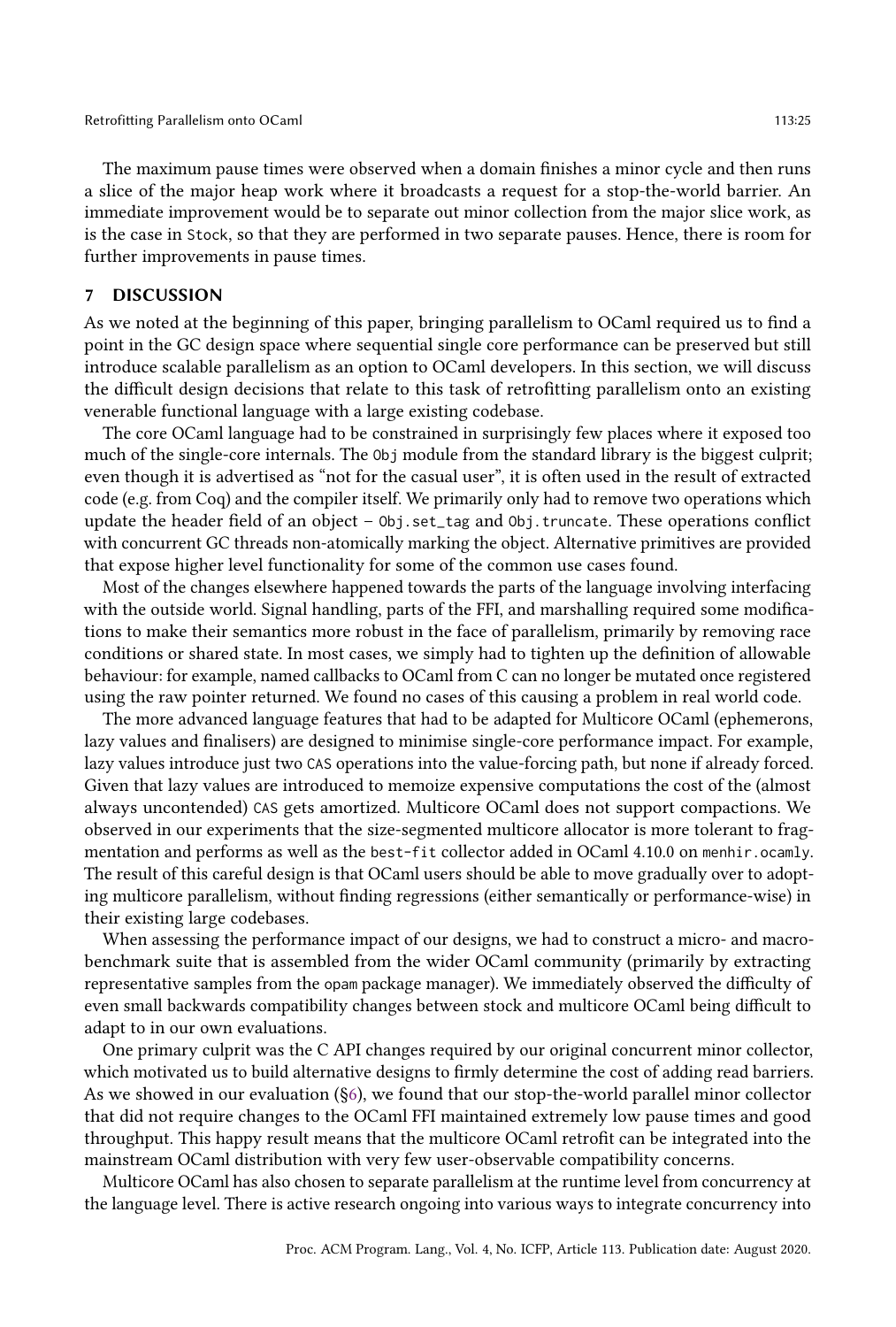113:26 K.C. Sivaramakrishnan, S. Dolan, L. White, S. Jaffer, T. Kelly, A. Sahoo, S. Parimala, A. Dhiman, A. Madhavapeddy

OCaml via algebraic effects [Chandrasekaran et al. 2018; Dolan et al. 2018a]. From the perspective of the runtime, we have exposed just enough functionality via lightweight fibers to allow this research into strongly typed concurrent OCaml extensions to continue, but also not block the broader OCaml community from directly using the parallelism by spinning up domains using relatively low-level interfaces.

### 8 RELATED WORK

There are several notable works in the recent past that extend ML family languages with support for parallel programming. Manticore [Auhagen et al. 2011; Fluet et al. 2010] is a high-level parallel programming language with support for CML [Reppy 1993]-style coarse-grained parallelism as well as fine-grained parallelism in the form of parallel tuple expressions and parallel array comprehensions. The core language is a subset of Standard ML without mutable reference cells and arrays. MaPLe [Guatto et al. 2018; Raghunathan et al. 2016; Westrick et al. 2019] is a parallel extension of the MLton Standard ML compiler with support for nested parallelism. The programming model, as well as the garbage collector in MaPLe, takes advantage of *disentaglement* property which mandates that a thread cannot witness the memory allocations of another concurrent thread. Unlike these approaches, Multicore OCaml places no restriction on the programming model and sharing objects between domains, and aims to be fully compatible with the stock OCaml programming language.

SML# features a concurrent, non-moving collector [Ueno and Ohori 2016] that is a similar approach to Multicore OCaml, but a single heap instead of a generational one. Multicore OCaml retains a generational approach in order to reduce the pressure on the major heap, at the cost of more complexity in the interaction between generations. SML# allocator uses BiBoP [Steele Jr 1977] technique to distinguish used and free blocks in the free list to avoid adding a header to each object. Since OCaml objects already include a header, we reuse it in the free list and avoid having to use an auxiliary data structure. [Ueno and Ohori 2016] collector only supports a single GC thread. The paper also does not mention whether advanced data structures such as ephemerons, weak references and finalisers are supported. We observed that with multiple GC threads, careful attention has to be paid to the design of advanced data structures.

GHC has recently integrated an incremental, non-moving collector also inspired by the design in SML# [Gamari and Dietz 2020]. GHC also maintains a nursery heap to allocate into rather than directly going into the major heap. Similar to SML#, only one GC thread is currently supported with ongoing work to support multiple threads.

We retain the option to use the concurrent minor collector in a future revision of Multicore OCaml if it turns out to be necessary for many-core scalability. Although our stop-the-world minor collector scaled up admirably to at least 24 cores, synchronisation costs will inevitably increase as the number of cores do. Adding a read barrier (as used by the concurrent minor collector) opens up the GC design space considerably; for example to add a pauseless algorithm [Click et al. 2005] such as the ones used in modern Java GCs like Azul, ZGC [Tene et al. 2011] or Shenandoah [Flood et al. 2016]. Our results for the concurrent minor collector show that the read barrier has less overhead in OCaml code than initially expected, and would be a reasonable solution in many-core machines.

Several previous works [Anderson 2010; Auhagen et al. 2011; Doligez and Leroy 1993; Domani et al. 2002; Marlow and Peyton Jones 2011; Sivaramakrishnan et al. 2014] have explored concurrent minor collection with thread-private minor heap arenas. The [Marlow and Peyton Jones 2011] collector for GHC allows major to minor pointers and on-demand promotion, similarly to us. Our innovation here is the use of virtual memory mapping techniques in our concurrent minor collector (ğ4.3.2) to optimise the read barrier required to trap reads to a foreign minor heap arena.

Manticore [Auhagen et al. 2011] and MultiMLton [Sivaramakrishnan et al. 2014] use Appel-style semi-generational collection for the threads-local heaps. The local heap supports both minor and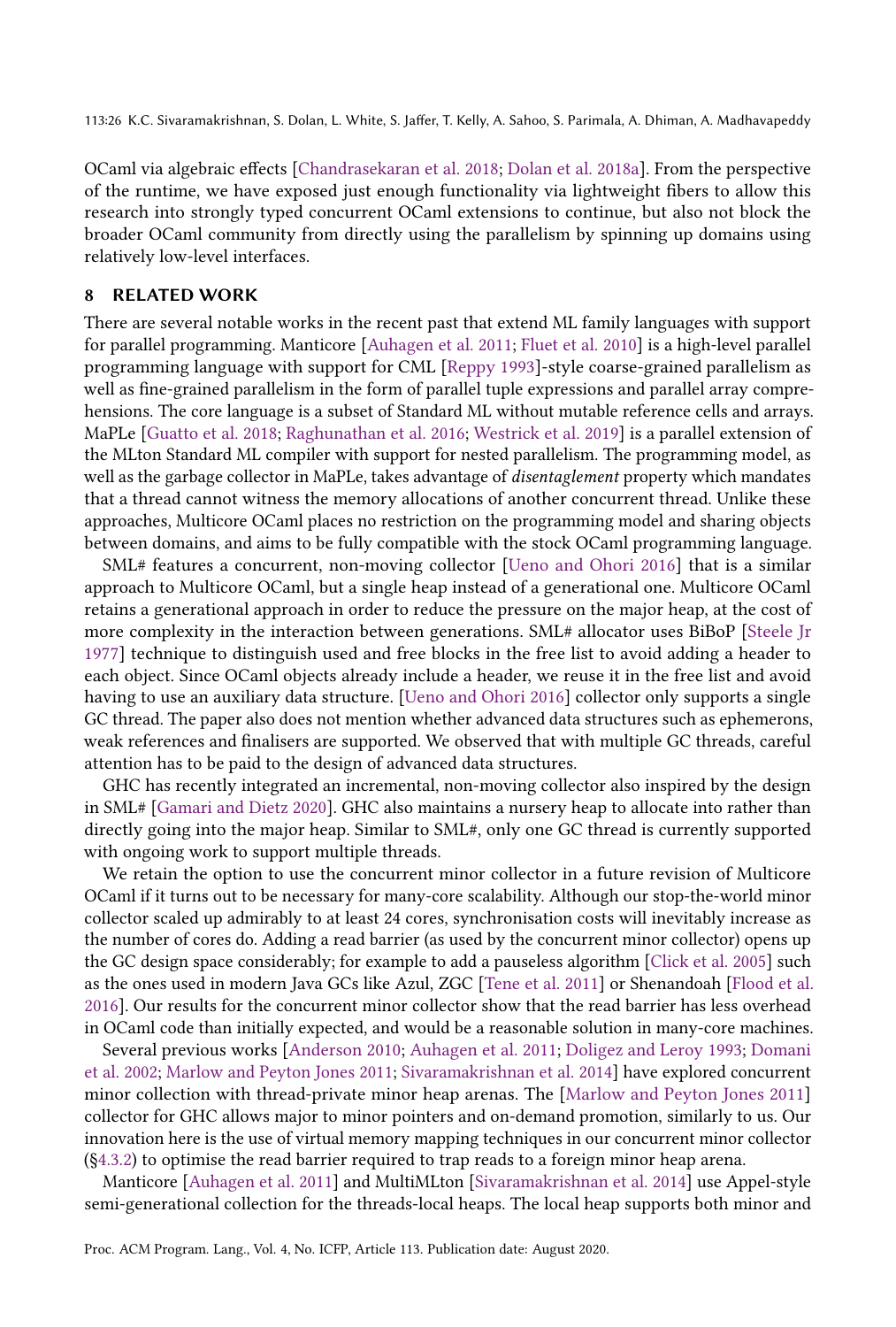major collections. There is a dedicated shared heap in order to share objects between multiple threads. Similar to us Manticore permits pointers from the shared heap to the local heaps, and ondemand promotion. MultiMLton on the other hand does not permit pointers from the shared heap to the local heap, but takes advantage of ample user-level concurrency to preempts the execution of user-level threads that are about to introduce a shared to local heap pointer. In Manticore, the global heap is collector with a stop-the-world parallel collector, while MultiMLton uses a stop-the-world serial collector. In order to retain the low pause times of OCaml, Multicore OCaml uses concurrent mark-and-sweep collector for the major (shared) heap.

The Go programming language uses a concurrent, tri-colour, non-moving, mark-and-sweep, generational garbage collector and is designed for low GC pausetimes. Of particular interest is the interaction between goroutines and the GC. Before Multicore OCaml switches to an unmarked fiber, all the objects on the fiber stack are marked. This is necessary since Multicore OCaml uses a deletion barrier. Go opts for a different design where the goroutines are not marked before switching control to them. In turn, Go's write barrier is a combination of deletion and insertion barrier; until the current goroutine is shaded black, the write barrier marks both the object overwritten and the referrent [GoWriteBarrier 2015]. This design will be more responsive in concurrency heavy programs, at the cost of making write barriers more expensive even for code that does not use lightweight concurrency.

Our overall problem of retrofitting parallelism onto an existing sequential language has previously been explored by the Racket programming language as well. They added parallelism to a sequential runtime via two separate methods; firstly via a futures library that classifies operations that are parallel-safe as separate from ones that required more synchronisation [Swaine et al. 2010], and secondly via a places library that provides message-passing parallelism [Tew et al. 2011]. This approach is significantly less invasive to the Racket runtime than Multicore OCaml is to current mainline OCaml, but the parallel performance is reported as best suited to numerical tasks. Multicore OCaml aims to provide good parallel performance for algorithms involving large shared data structures, (such as those found in symbolic processing domains such as proof assistants), and also to integrate with existing debugging and tracing tools. Thus, we judged the significant engineering effort required to build the Multicore OCaml garbage collector as appropriate.

#### 9 CONCLUSIONS

We present a novel, mostly-concurrent garbage collector that has been designed with the explicit goal of retrofitting parallelism onto OCaml while preserving performance and feature backwards compatibility. The extensive experimental evaluation validates that the new collector not only preserves backwards compatibility but also scale admirably on multiple cores.

All of the artefacts emerging from this research will be made available as open-source software and patches to the upstream OCaml distribution. The development repositories are available at https://github.com/ocaml-bench/sandmark for the benchmarking suite used in this paper, https: //github.com/ocaml-multicore/ocaml-multicore for the compiler forks, and https://github.com/ ocaml-multicore/multicore-ocaml-verify for the SPIN models.

### ACKNOWLEDGEMENTS

We thank the anonymous reviewers, François Pottier, Pierre Chambart, Jon Harrop, Josh Berdine, Sam Goldman, and Guillaume Munch-Maccagnoni for their feedback on earlier drafts of the paper, Xavier Leroy and Damien Doligez and the core OCaml development team for their comments on the design of the Multicore OCaml GC. Portions of this research was funded via a Royal Commission for the Exhibition of 1851 and Darwin College Research Fellowships, and by grants from Jane Street and the Tezos Foundation.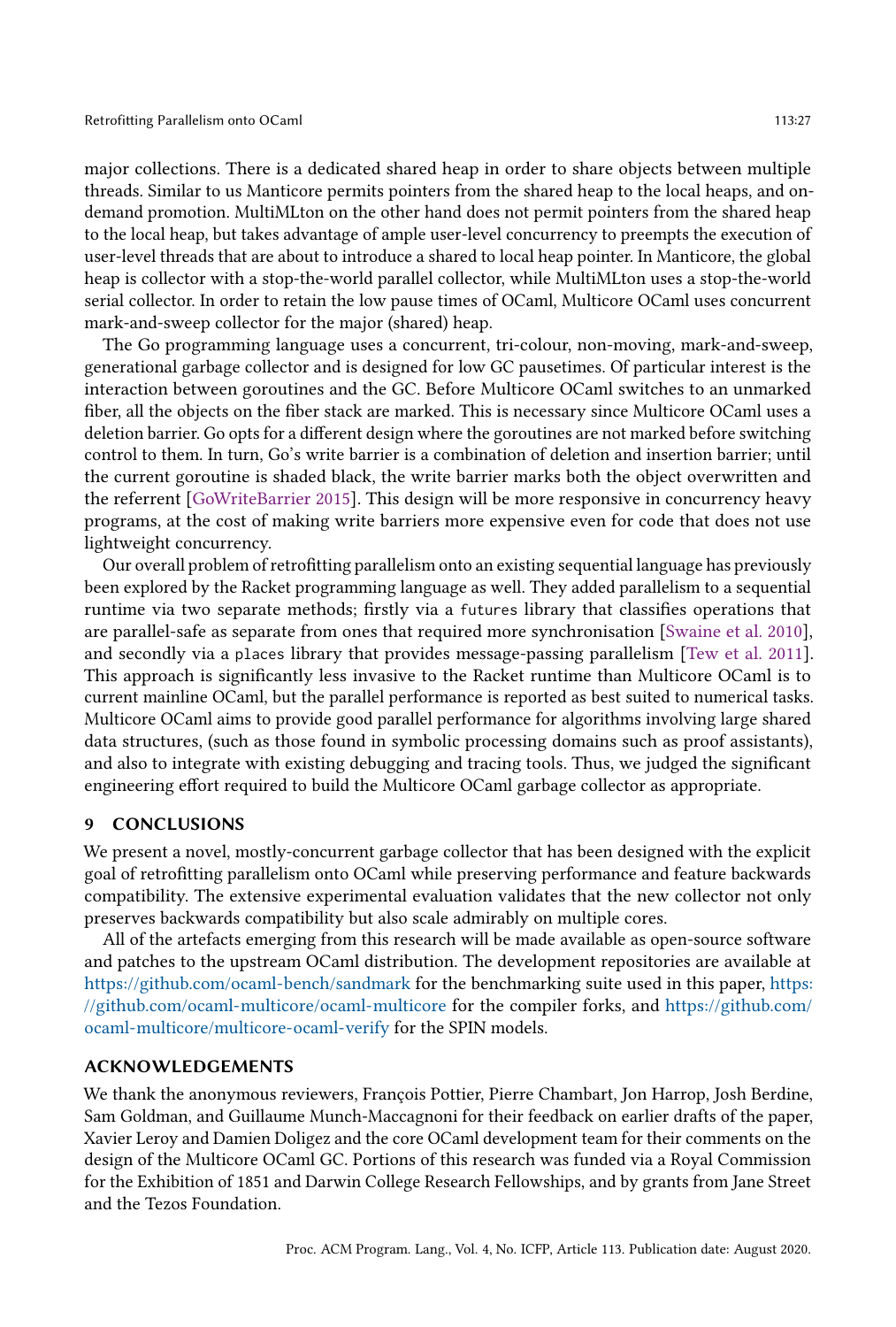113:28 K.C. Sivaramakrishnan, S. Dolan, L. White, S. Jaffer, T. Kelly, A. Sahoo, S. Parimala, A. Dhiman, A. Madhavapeddy

### REFERENCES

- Todd A. Anderson. 2010. Optimizations in a Private Nursery-Based Garbage Collector. In Proceedings of the 2010 International Symposium on Memory Management (Toronto, Ontario, Canada) (ISMM '10). Association for Computing Machinery, New York, NY, USA, 21-30. https://doi.org/10.1145/1806651.1806655
- Andrew W Appel. 1990. A runtime system. Lisp and Symbolic Computation 3, 4 (1990), 343-380.
- Sven Auhagen, Lars Bergstrom, Matthew Fluet, and John Reppy. 2011. Garbage Collection for Multicore NUMA Machines. In Proceedings of the 2011 ACM SIGPLAN Workshop on Memory Systems Performance and Correctness (San Jose, California) (MSPC '11). Association for Computing Machinery, New York, NY, USA, 51-57. https://doi.org/10.1145/1988915.1988929 François Bobot. 2014. Ephemerons meet OCaml GC. In OCaml Users and Developers Workshop.
- Sivaramakrishnan Krishnamoorthy Chandrasekaran, Daan Leijen, Matija Pretnar, and Tom Schrijvers. 2018. Algebraic Effect Handlers go Mainstream (Dagstuhl Seminar 18172). Dagstuhl Reports 8, 4 (2018), 104-125. https://doi.org/10.4230/ DagRep.8.4.104
- Cliff Click, Gil Tene, and Michael Wolf. 2005. The Pauseless GC Algorithm. In Proceedings of the 1st ACM/USENIX International Conference on Virtual Execution Environments (Chicago, IL, USA) (VEE '05). Association for Computing Machinery, New York, NY, USA, 46-56. https://doi.org/10.1145/1064979.1064988
- Edsger W Dijkstra, Leslie Lamport, Alain J. Martin, Carel S. Scholten, and Elisabeth FM Steffens. 1978. On-the-fly garbage collection: An exercise in cooperation. Commun. ACM 21, 11 (1978), 966-975.
- Stephen Dolan, Spiros Eliopoulos, Daniel Hillerström, Anil Madhavapeddy, KC Sivaramakrishnan, and Leo White. 2018a. Concurrent System Programming with Effect Handlers. In Trends in Functional Programming, Meng Wang and Scott Owens (Eds.). Springer International Publishing, Cham, 98-117.
- Stephen Dolan, KC Sivaramakrishnan, and Anil Madhavapeddy. 2018b. Bounding Data Races in Space and Time. In Proceedings of the 39th ACM SIGPLAN Conference on Programming Language Design and Implementation (Philadelphia, PA, USA) (PLDI 2018). Association for Computing Machinery, New York, NY, USA, 242-255. https://doi.org/10.1145/ 3192366.3192421
- Damien Doligez. 1989. Réalisation d'un glaneur de cellules de Lang et Dupont à générations. Memoire de DEA, Universite Paris VII (1989).
- Damien Doligez. 2019. A new allocator for OCaml. http://gallium.inria.fr/~scherer/doc/chameau-sur-le-plateau/2019-10-08 damien-doligez-major-allocator.org
- Damien Doligez and Xavier Leroy. 1993. A Concurrent, Generational Garbage Collector for a Multithreaded Implementation of ML. In Proceedings of the 20th ACM SIGPLAN-SIGACT Symposium on Principles of Programming Languages (Charleston, South Carolina, USA) (POPL '93). Association for Computing Machinery, New York, NY, USA, 113-123. https://doi.org/ 10.1145/158511.158611
- Tamar Domani, Gal Goldshtein, Elliot K. Kolodner, Ethan Lewis, Erez Petrank, and Dafna Sheinwald. 2002. Thread-Local Heaps for Java. In Proceedings of the 3rd International Symposium on Memory Management (Berlin, Germany) (ISMM '02). Association for Computing Machinery, New York, NY, USA, 76-87. https://doi.org/10.1145/512429.512439
- Marc Feeley. 1993. Polling Efficiently on Stock Hardware. In Proceedings of the Conference on Functional Programming Languages and Computer Architecture (Copenhagen, Denmark) (FPCA '93). Association for Computing Machinery, New York, NY, USA, 179-187. https://doi.org/10.1145/165180.165205
- Christine H. Flood, Roman Kennke, Andrew Dinn, Andrew Haley, and Roland Westrelin. 2016. Shenandoah: An Open-Source Concurrent Compacting Garbage Collector for OpenJDK. In Proceedings of the 13th International Conference on Principles and Practices of Programming on the Java Platform: Virtual Machines, Languages, and Tools (Lugano, Switzerland) (PPPJ '16). Association for Computing Machinery, New York, NY, USA, Article 13, 9 pages. https://doi.org/10.1145/2972206.2972210
- Matthew Fluet, Mike Rainey, John Reppy, and Adam Shaw. 2010. Implicitly Threaded Parallelism in Manticore. J. Funct. Program. 20, 5-6 (Nov. 2010), 537-576. https://doi.org/10.1017/S0956796810000201
- Ben Gamari and Laura Dietz. 2020. Alligator Collector: A Latency-Optimized Garbage Collector for Functional Programming Languages. In Proceedings of the 2020 ACM SIGPLAN International Symposium on Memory Management (London, UK) (ISMM 2020). Association for Computing Machinery, New York, NY, USA, 87âĂŞ99. https://doi.org/10.1145/3381898. 3397214
- Peter Gammie, Antony L. Hosking, and Kai Engelhardt. 2015. Relaxing Safely: Verified on-the-Fly Garbage Collection for X86-TSO. In Proceedings of the 36th ACM SIGPLAN Conference on Programming Language Design and Implementation (Portland, OR, USA) (PLDI '15). Association for Computing Machinery, New York, NY, USA, 99-109. https://doi.org/10. 1145/2737924.2738006
- GoWriteBarrier 2015. Go Write Barrier. https://golang.org/src/runtime/mbarrier.go
- David Gries. 1977. An Exercise in Proving Parallel Programs Correct. Commun. ACM 20, 12 (Dec. 1977), 921-930. https://doi.org/10.1145/359897.359903
- Adrien Guatto, Sam Westrick, Ram Raghunathan, Umut Acar, and Matthew Fluet. 2018. Hierarchical Memory Management for Mutable State. In Proceedings of the 23rd ACM SIGPLAN Symposium on Principles and Practice of Parallel Programming

Proc. ACM Program. Lang., Vol. 4, No. ICFP, Article 113. Publication date: August 2020.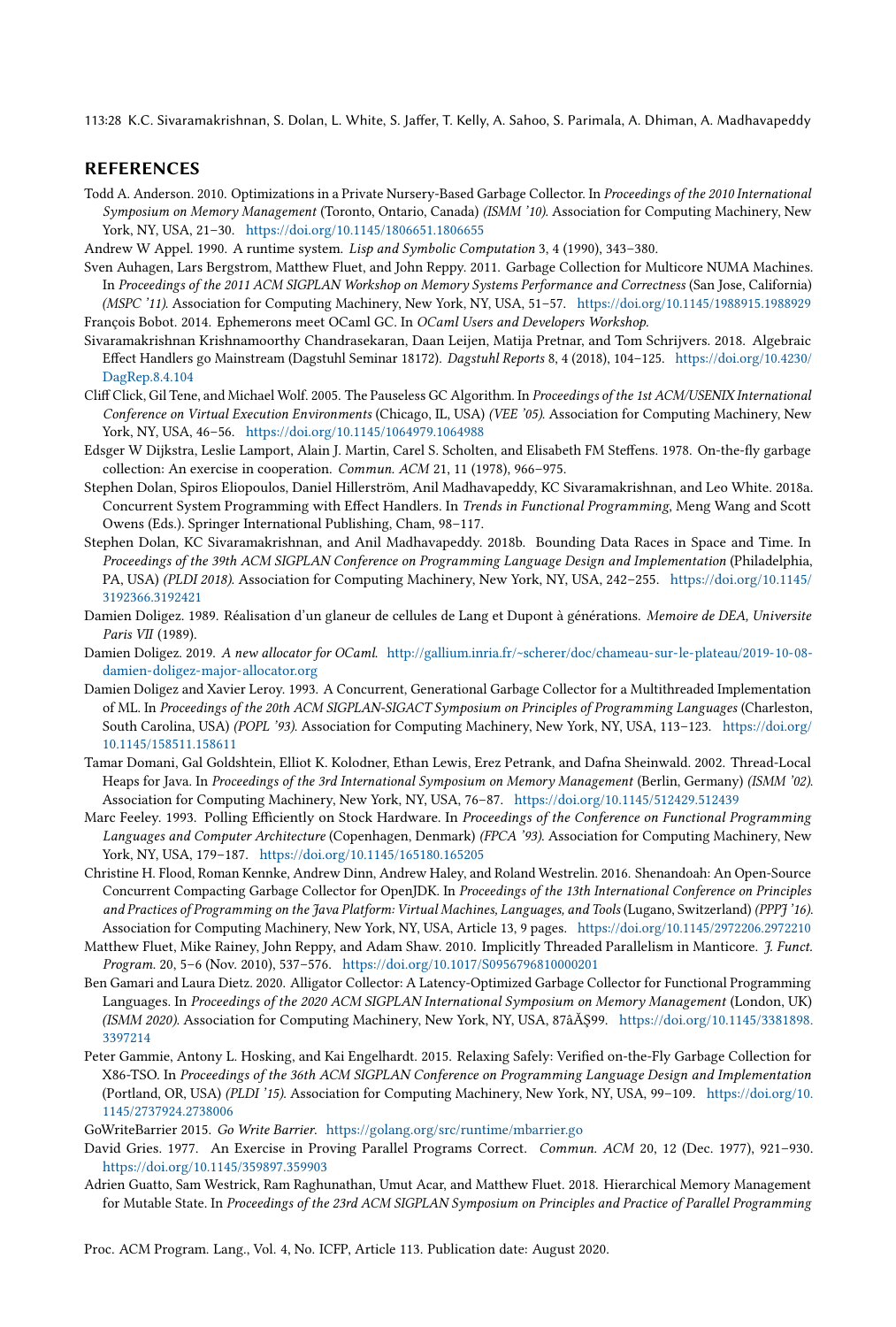(Vienna, Austria) (PPoPP '18). Association for Computing Machinery, New York, NY, USA, 81-93. https://doi.org/10. 1145/3178487.3178494

- Barry Hayes. 1997. Ephemerons: A New Finalization Mechanism. In Proceedings of the 12th ACM SIGPLAN Conference on Object-Oriented Programming, Systems, Languages, and Applications (Atlanta, Georgia, USA) (OOPSLA '97). Association for Computing Machinery, New York, NY, USA, 176-183. https://doi.org/10.1145/263698.263733
- Gerard J. Holzmann. 1997. The Model Checker SPIN. IEEE Trans. Softw. Eng. 23, 5 (May 1997), 279-295. https://doi.org/10. 1109/32.588521
- Lorenz Huelsbergen and Phil Winterbottom. 1998. Very Concurrent Mark-&-Sweep Garbage Collection without Fine-Grain Synchronization. In Proceedings of the 1st International Symposium on Memory Management (Vancouver, British Columbia, Canada) (ISMM '98). Association for Computing Machinery, New York, NY, USA, 166-175. https://doi.org/10.1145/ 286860.286878
- Richard Jones, Antony Hosking, and Eliot Moss. 2011. The Garbage Collection Handbook: The Art of Automatic Memory Management (1st ed.). Chapman & Hall/CRC.
- Xavier Leroy. 1990. The ZINC experiment : an economical implementation of the ML language. Technical Report RT-0117. INRIA. 100 pages. https://hal.inria.fr/inria-00070049
- Anil Madhavapeddy, Richard Mortier, Charalampos Rotsos, David Scott, Balraj Singh, Thomas Gazagnaire, Steven Smith, Steven Hand, and Jon Crowcroft. 2013. Unikernels: Library Operating Systems for the Cloud. In Proceedings of the Eighteenth International Conference on Architectural Support for Programming Languages and Operating Systems (Houston, Texas, USA) (ASPLOS '13). Association for Computing Machinery, New York, NY, USA, 461-472. https://doi.org/10.1145/ 2451116.2451167
- Simon Marlow and Simon Peyton Jones. 2011. Multicore Garbage Collection with Local Heaps. In Proceedings of the International Symposium on Memory Management (San Jose, California, USA) (ISMM '11). Association for Computing Machinery, New York, NY, USA, 21-32. https://doi.org/10.1145/1993478.1993482
- Simon Marlow, Simon Peyton Jones, and Satnam Singh. 2009. Runtime Support for Multicore Haskell. In Proceedings of the 14th ACM SIGPLAN International Conference on Functional Programming (Edinburgh, Scotland) (ICFP '09). Association for Computing Machinery, New York, NY, USA, 65-78. https://doi.org/10.1145/1596550.1596563
- Yaron Minsky, Anil Madhavapeddy, and Jason Hickey. 2013. Real World OCaml Functional Programming for the Masses. O'Reilly. http://shop.oreilly.com/product/0636920024743.do#tab\_04\_2
- OCamlCAPI 2019. Interfacing C with OCaml. https://caml.inria.fr/pub/docs/manual-ocaml/intfc.html
- Ram Raghunathan, Stefan K. Muller, Umut A. Acar, and Guy Blelloch. 2016. Hierarchical Memory Management for Parallel Programs. In Proceedings of the 21st ACM SIGPLAN International Conference on Functional Programming (Nara, Japan) (ICFP 2016). Association for Computing Machinery, New York, NY, USA, 392-406. https://doi.org/10.1145/2951913.2951935 ReasonML 2019. ReasonML : A new syntax and toolchain for OCaml. https://reasonml.github.io/
- John H. Reppy. 1993. Concurrent ML: Design, Application and Semantics. In Functional Programming, Concurrency, Simulation and Automated Reasoning: International Lecture Series 1991-1992, McMaster University, Hamilton, Ontario, Canada. Springer-Verlag, Berlin, Heidelberg, 165-198.
- Scott Schneider, Christos D. Antonopoulos, and Dimitrios S. Nikolopoulos. 2006. Scalable Locality-Conscious Multithreaded Memory Allocation. In Proceedings of the 5th International Symposium on Memory Management (Ottawa, Ontario, Canada) (ISMM '06). Association for Computing Machinery, New York, NY, USA, 84-94. https://doi.org/10.1145/1133956.1133968
- KC Sivaramakrishnan, Stephen Dolan, Leo White, Sadiq Jaffer, Tom Kelly, Anmol Sahoo, Sudha Parimala, Atul Dhiman, and Anil Madhavapeddy. 2020. Retrofitting Parallelism onto OCaml. ArXiv abs/2004.11663 (2020). https://arxiv.org/abs/2004. 11663
- KC Sivaramakrishnan, Lukasz Ziarek, and Suresh Jagannathan. 2012. Eliminating Read Barriers through Procrastination and Cleanliness. In Proceedings of the 2012 International Symposium on Memory Management (Beijing, China) (ISMM '12). Association for Computing Machinery, New York, NY, USA, 49-60. https://doi.org/10.1145/2258996.2259005
- KC Sivaramakrishnan, Lukasz Ziarek, and Suresh Jagannathan. 2014. MultiMLton: A multicore-aware runtime for standard ML. J. Funct. Program. 24, 6 (2014), 613-674. https://doi.org/10.1017/S0956796814000161
- Daniel Dominic Sleator and Robert Endre Tarjan. 1985. Self-Adjusting Binary Search Trees. J. ACM 32, 3 (July 1985), 652-686. https://doi.org/10.1145/3828.3835
- Thomas A. Standish. 1980. Data Structure Techniques. Addison-Wesley Longman Publishing Co., Inc., USA.
- Guy Lewis Steele Jr. 1977. Data Representations in PDP-10 MacLISP. Technical Report. Massauchusetts Institute of Technology Cambridge Artificial Intelligence Laboratory.
- James Swaine, Kevin Tew, Peter Dinda, Robert Bruce Findler, and Matthew Flatt. 2010. Back to the Futures: Incremental Parallelization of Existing Sequential Runtime Systems. In Proceedings of the ACM International Conference on Object Oriented Programming Systems Languages and Applications (Reno/Tahoe, Nevada, USA) (OOPSLA '10). Association for Computing Machinery, New York, NY, USA, 583-597. https://doi.org/10.1145/1869459.1869507